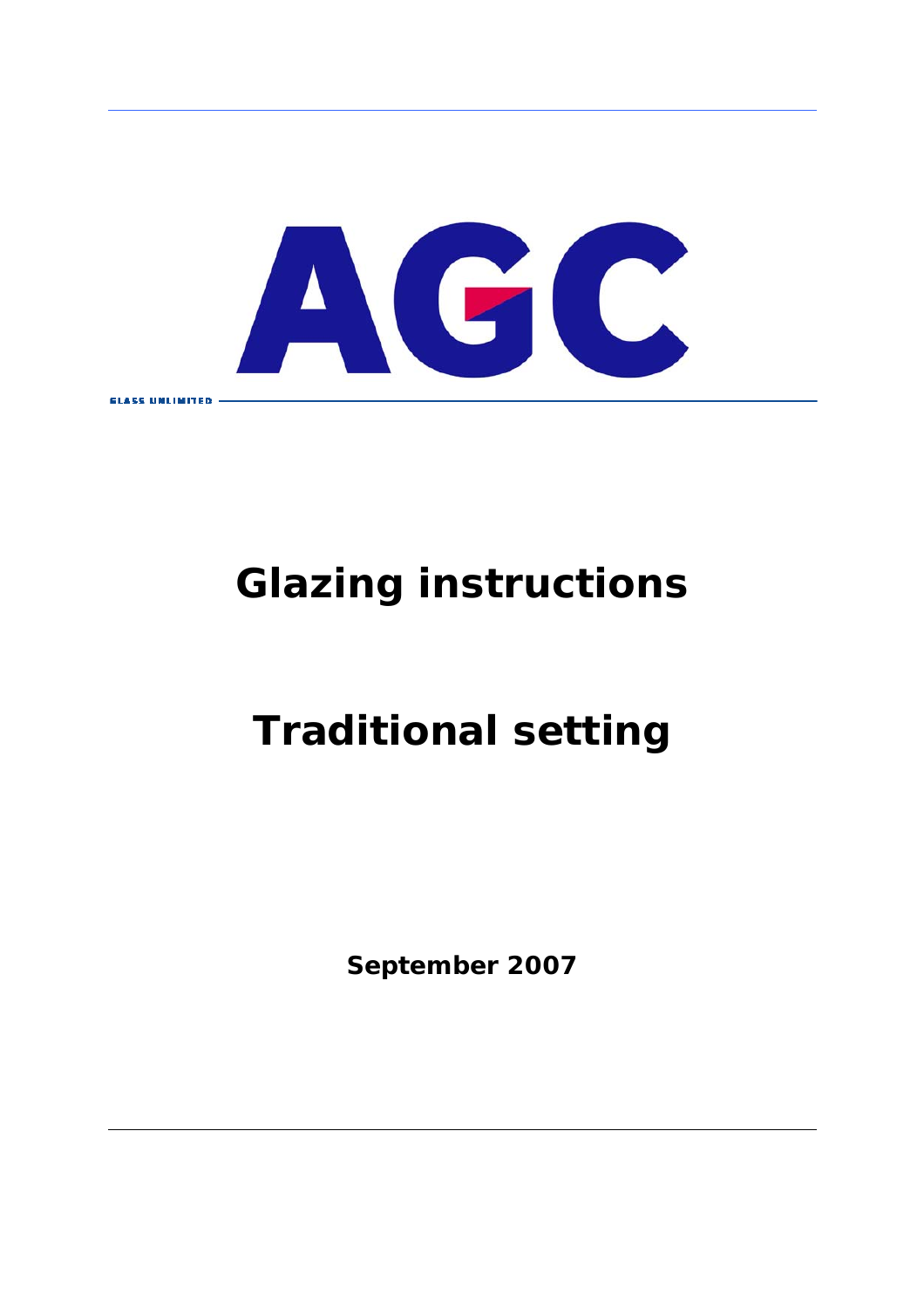# Overview

| $\mathbf{1}$   |                                                        |  |
|----------------|--------------------------------------------------------|--|
| $\overline{2}$ | <b>BASIC PRINCIPLES FOR SETTING GLAZING REBATES  4</b> |  |
| 2.1            |                                                        |  |
| 2.2            |                                                        |  |
| 2.3            |                                                        |  |
| 2.4            |                                                        |  |
| 2.5            |                                                        |  |
| 2.6            |                                                        |  |
| 2.7            |                                                        |  |
| 2.8            |                                                        |  |
|                |                                                        |  |
| 3.1            |                                                        |  |
| 3.2            |                                                        |  |
|                |                                                        |  |
| 4.1            |                                                        |  |
| 4.2            |                                                        |  |
| 4.3            |                                                        |  |
| 4.4            |                                                        |  |
| 4.5            |                                                        |  |
|                |                                                        |  |
| 5.1            |                                                        |  |
| 5.2            |                                                        |  |
| 5.3            |                                                        |  |
| 5.4            |                                                        |  |
| 5.5            |                                                        |  |
| 5.6            |                                                        |  |
| 5.7            |                                                        |  |
| 5.8<br>5.9     |                                                        |  |
|                |                                                        |  |
| 6              |                                                        |  |
|                |                                                        |  |

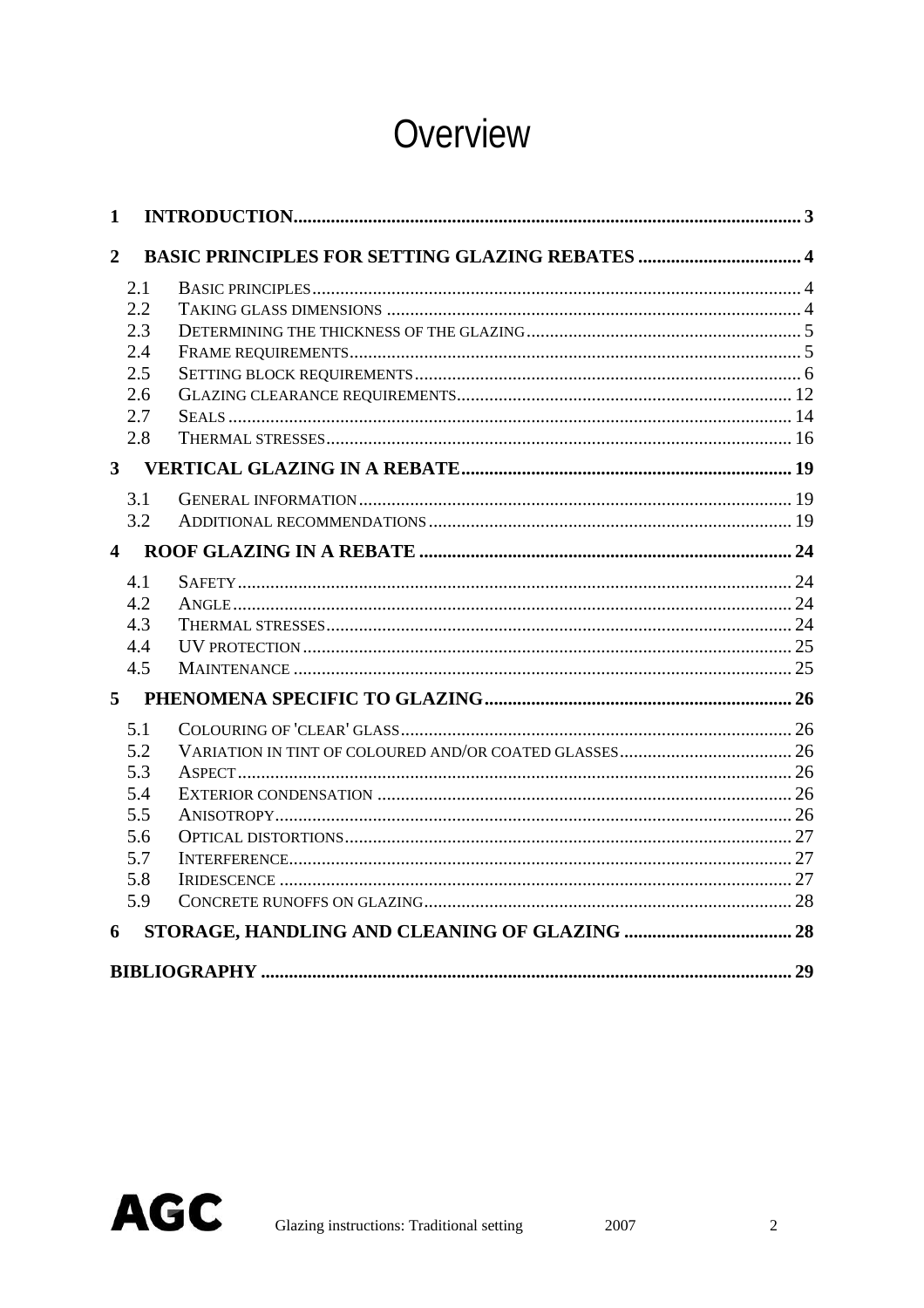# <span id="page-2-0"></span>1 INTRODUCTION

Designing large bay windows is no longer a problem, regardless of climate or the façade performance required. AGC offers a wide range of products that respond to thermal insulation, solar control, acoustic insulation or safety (e.g. protection against injury, break-ins or fire) requirements. These properties can also be combined with each other and with aesthetic criteria.

However, this glazing will only reach the advertised performance level if it is correctly set in an environment that is compatible with the specific functions required of a glass surface.

This brochure draws on many years of experience and aims to specify the optimum conditions for using AGC glazing so as to ensure that it performs well over time.

It should be noted that the guarantee for the glazing depends on compliance with the instructions.

Glazing setters must:

- $\triangleright$  ensure that the products used for setting blocks and tighten the assembly are compatible with the glazing and with each other;
- $\triangleright$  install the glazing in accordance with regulations, standards and codes of good practice in force and also with specific instructions issued by AGC;
- $\triangleright$  avoid any factor that is likely to damage the glazing through stress, scratches or corrosion caused by use of unsuitable products during assembly or maintenance.

Architects and users must ensure that:

- $\triangleright$  the correct dimensions are used for glazing in accordance with maximum manufacturing or weight dimensions, the stresses to which the glazing is subjected and in accordance with the performance required
- $\triangleright$  the natioanal standards and regulations concerning thermal insulation, safety, security, acoustics, fire protection, … are respected
- $\triangleright$  adjacent construction components allow for maintenance, repair and, if necessary, replacement of the glazing and joints at a low cost.

#### **COMMENTS**

1) Instructions for setting AGC glazing in special applications (e.g. ceilings or portholes), structural glazing, VGG and point fixed glazing are provided in other documents.

2) The setting of Pyrobel fire-resistant glasses is also covered in specific regulations that can be obtained upon request.

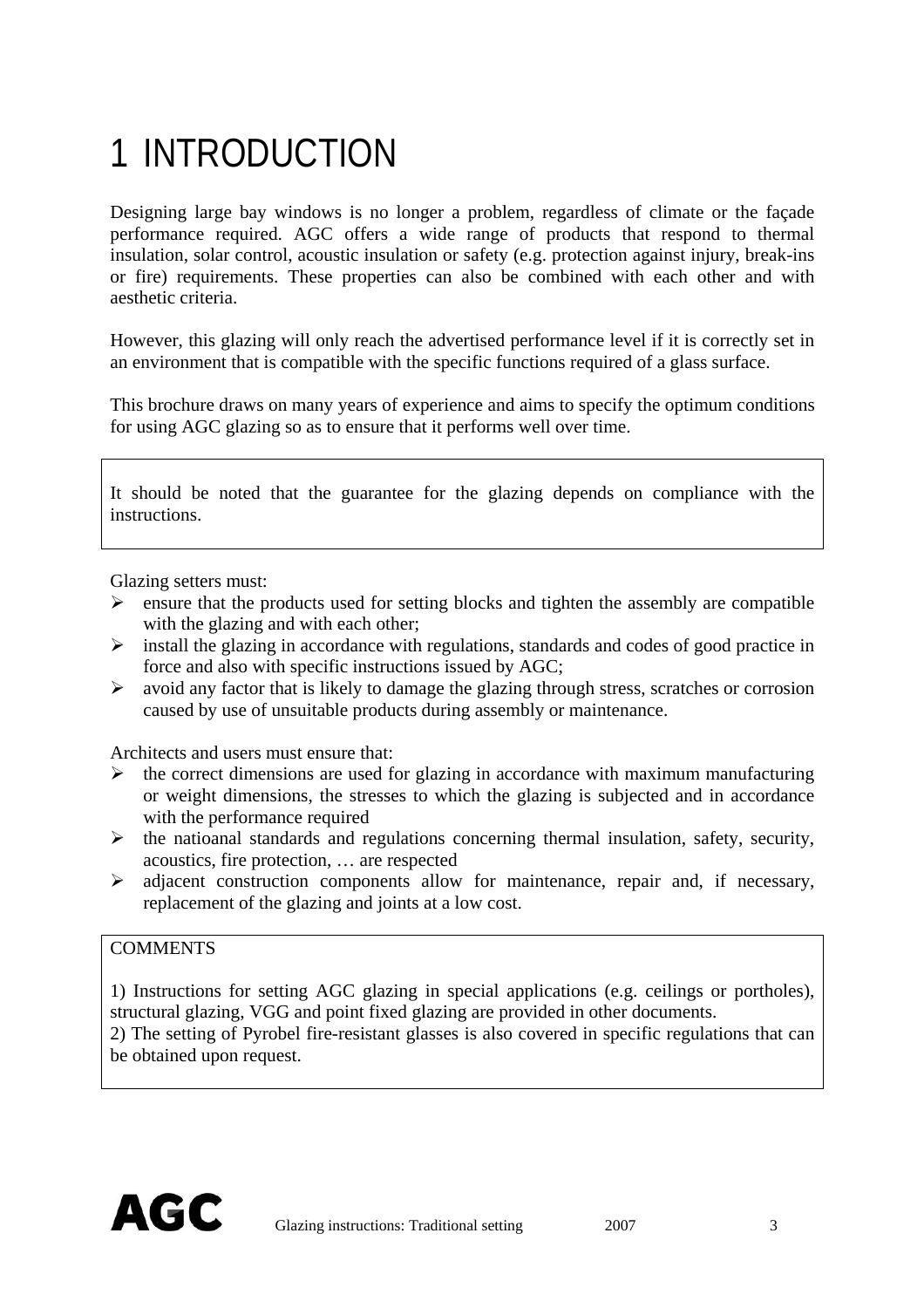# <span id="page-3-0"></span>2 BASIC PRINCIPLES FOR SETTING GLAZING REBATES

The basic principles given in this section must be respected for glazing rebates. Additional clarifications are given in Section 3 for façade glazing and Section 4 for roof glazing.

#### 2.1 BASIC PRINCIPLES

The correct setting of glasses and application of the guarantee to the glazing depend on compliance with the points mentioned above and expanded upon below:

- 1. Correct dimensions of glazing
- 2. Quality of frame (durability, rigidity and drainage)
- 3. No contact between the glass and frame via the intermediary of setting blocks (adequate material and dimensions) and adequate glazing clearance between the frame and the glazing
- 4. The glazing must not be subject to any deteriorations or modifications, intentionnaly or accidentally, after it has been set; e.g. chipping, cutting, edge treatment, application of solar control films or varnish
- 5. Corrosive products must not be used during setting and maintenance
- 6. There must not, under any circumstances, be any stagnant water in the rebate platform and the sealing products must not retain water either; the glazing must not be set in a putty bed
- 7. The maximum pressure on the perimeter of insulating glasses must not exceed 10 N per running centimetre
- 8. Seals (sealant or rubber profile) must be and remain perfectly weatherproof
- 9. All materials used to set the glazing must be compatible with each other, the glazing and the frame. A particular attention must be given to silicone. The use of painting or maintennace products for woof may also have a negative influence on the durablity of the glazing. A atestion of compatibility of these material with the glazing must be ask to the producer
- 10. Joints for insulating glazing must be protected against UV
- 11. Thermal stresses in the glazing must be limited.

#### 2.2 TAKING GLASS DIMENSIONS

Glass dimensions are measured taking into account:

- $\triangleright$  perimeter glazing clearances
- $\geq$  glazing rebates to be respected
- $\triangleright$  any grooves in the rebate platform (clipping grooves)
- $\triangleright$  tolerance of frame and glazing to be used.

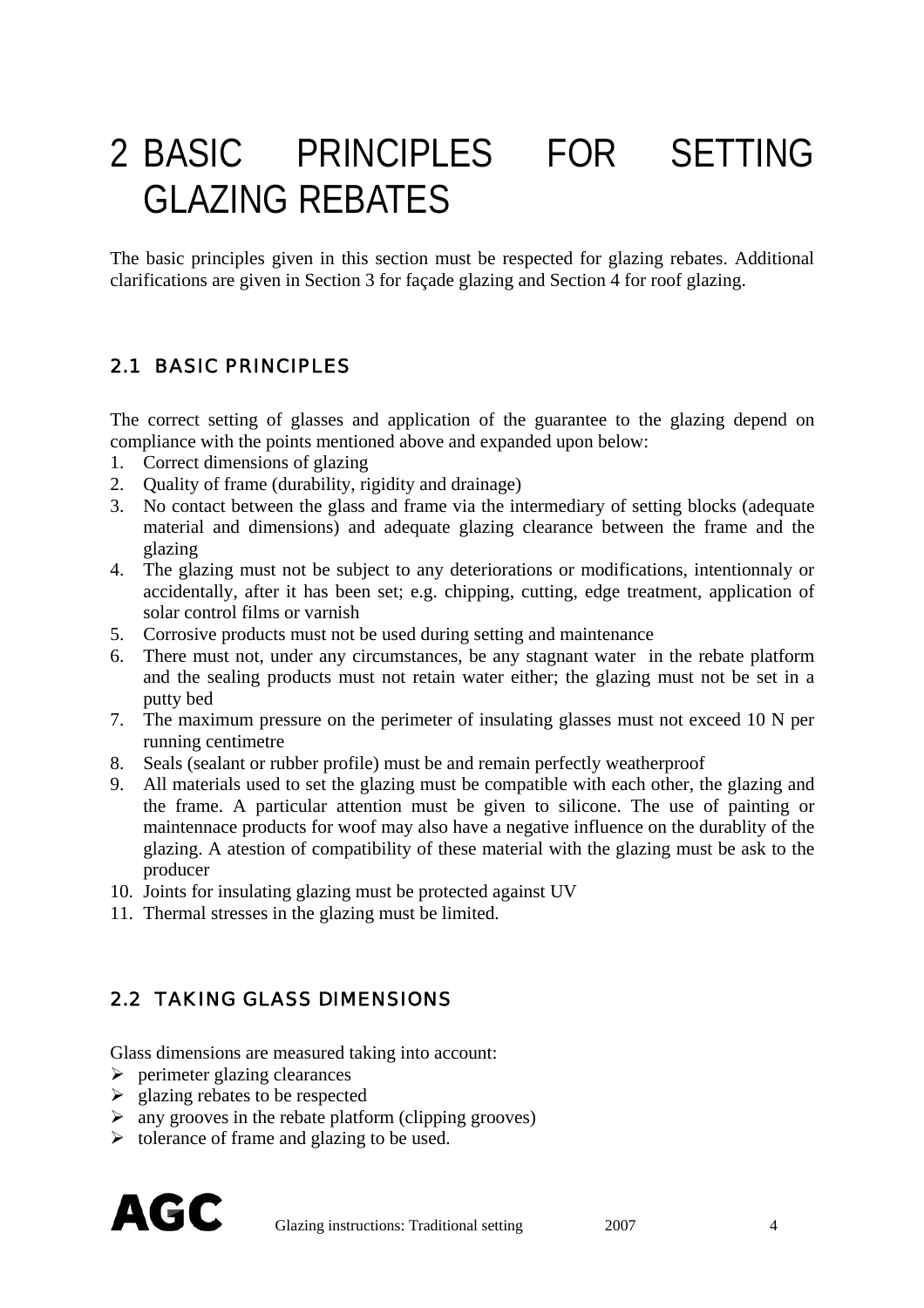## <span id="page-4-0"></span>2.3 DETERMINING THE THICKNESS OF THE GLAZING

The thickness of the glazing used depends on the stresses to which it is subject:

- $\triangleright$  façade glazing (i.e. inclined at a maximum of angle of 15 $\degree$  from the vertical): wind
- $\triangleright$  roof glazing: wind, snow and its own weight.

To determine loads, the principal will refer to standards and regulations or good practices in force in the construction sector and define the specific factors that need to be considered (e.g. height and shape of building or the location of the construction site).

These criteria are used to establish the thickness of the glazing required.

## 2.4 FRAME REQUIREMENTS

#### **2.4.1 RIGIDITY**

Seals must be sufficiently rigid to avoid excessive deformation of the glazing used and, more specifically, the spacers and seals for insulating glazing. Deformation of the glazing supports must not exceed  $1/200<sup>th</sup>$  of the span, up to a maximum of 12 mm (under working load).

Additional instructions may be issued at national level or as part of specific projects/instructions.

#### **2.4.2 REBATE DRAINAGE**

Water must not be allowed to stagnate in the rebate platform. The following must be used to apply this principle:

- $\triangleright$  drained glazing rebates, i.e. the platform is fitted with a drainage channel and a drainage opening in wooden frames and drainage outlets in metal or synthetic frames
- $\triangleright$  ventilated glazing rebates which, in addition to draining water from the rebate platform, have decompression openings in the upper part of the frame to allow air to circulate.

This allows any water that might enter or condense in the rebates to escape.

Ways of draining the rebate platform are listed below; all other validated solutions are of course also acceptable:

- $\triangleright$  When setting with mastic:
	- o an opening with a diameter of 8 mm close to the corners of the frame
	- o maximum distance of 80 cm gap between two openings
- $\triangleright$  When setting with rubber profile:
	- o an opening of maximum dimensions 35 mm x 5 mm close to the corners of the frame
	- o maximum distance 80 cm between two openings.

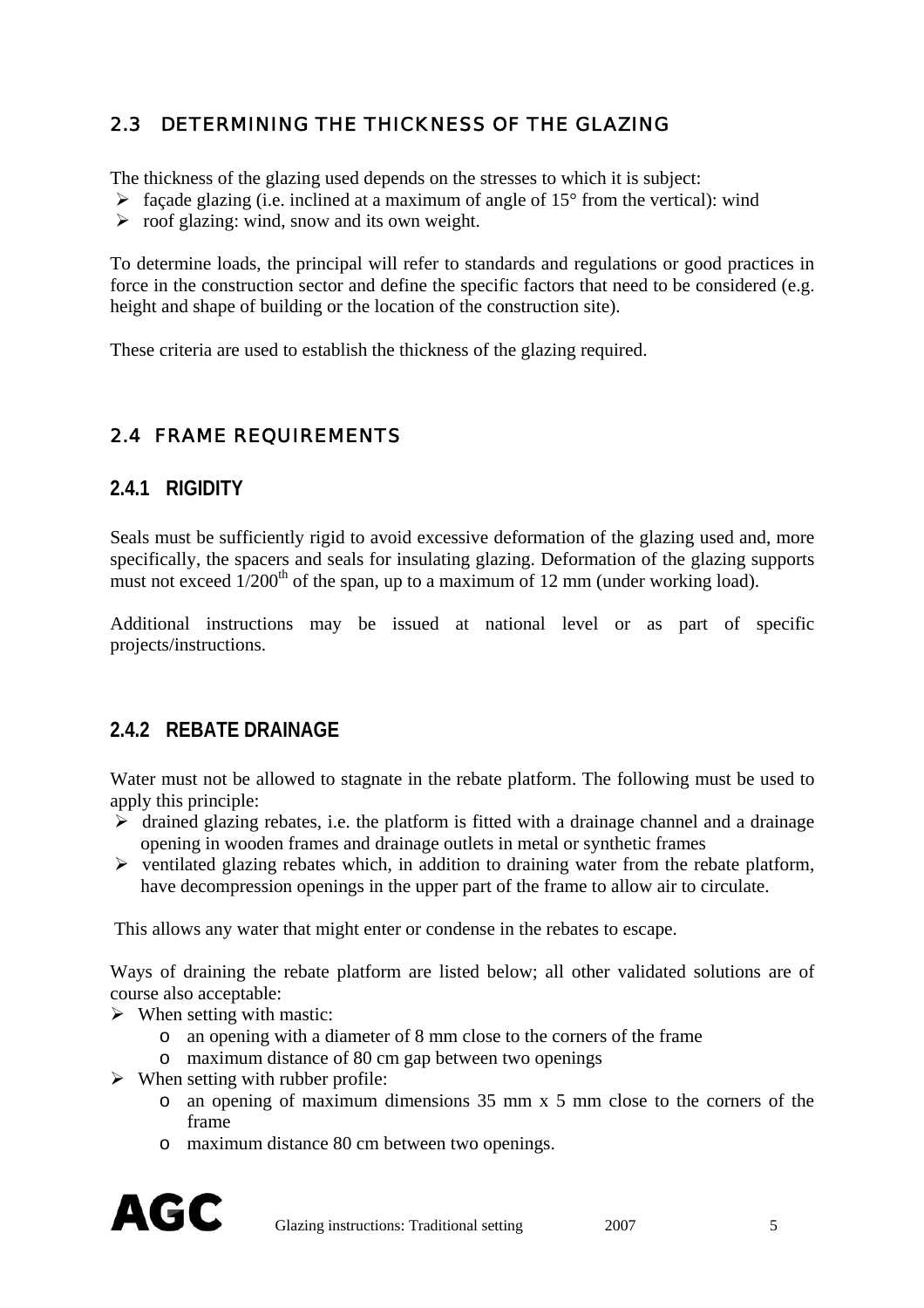<span id="page-5-0"></span>The drainage channel at the base of the rebate must be at least 8 mm wide and 3-4 mm deep.

If ventilated rebates are used, the decompression openings at the top of the frame must have a diameter of at least 5 mm. There must be at least two openings.

Particular care must also be taken when setting glazing bead so as to avoid any infiltration.

[Figure 1](#page-5-1) outlines these principles and the tightness design between the opening and fixed sections of a frame.



*Figure 1 – Drainage and tightness of frame* 

#### <span id="page-5-1"></span>**2.4.3 SPECIAL FRAMES**

If special safety glazing is being used (burglary, protection against fire arms, protection against fire, fire resistance), the frame must offer performance levels that are at least equivalent to those of the glazing.

Note: European test standards exist for defining the performance of frames with respect to these different applications.

### 2.5 SETTING BLOCK REQUIREMENTS

The glazing must never come into direct contact with the frame or any other hard material. This can be avoided by using a suitable setting and locations blocks and complying with the edge clearance requirements (see section 2.6).

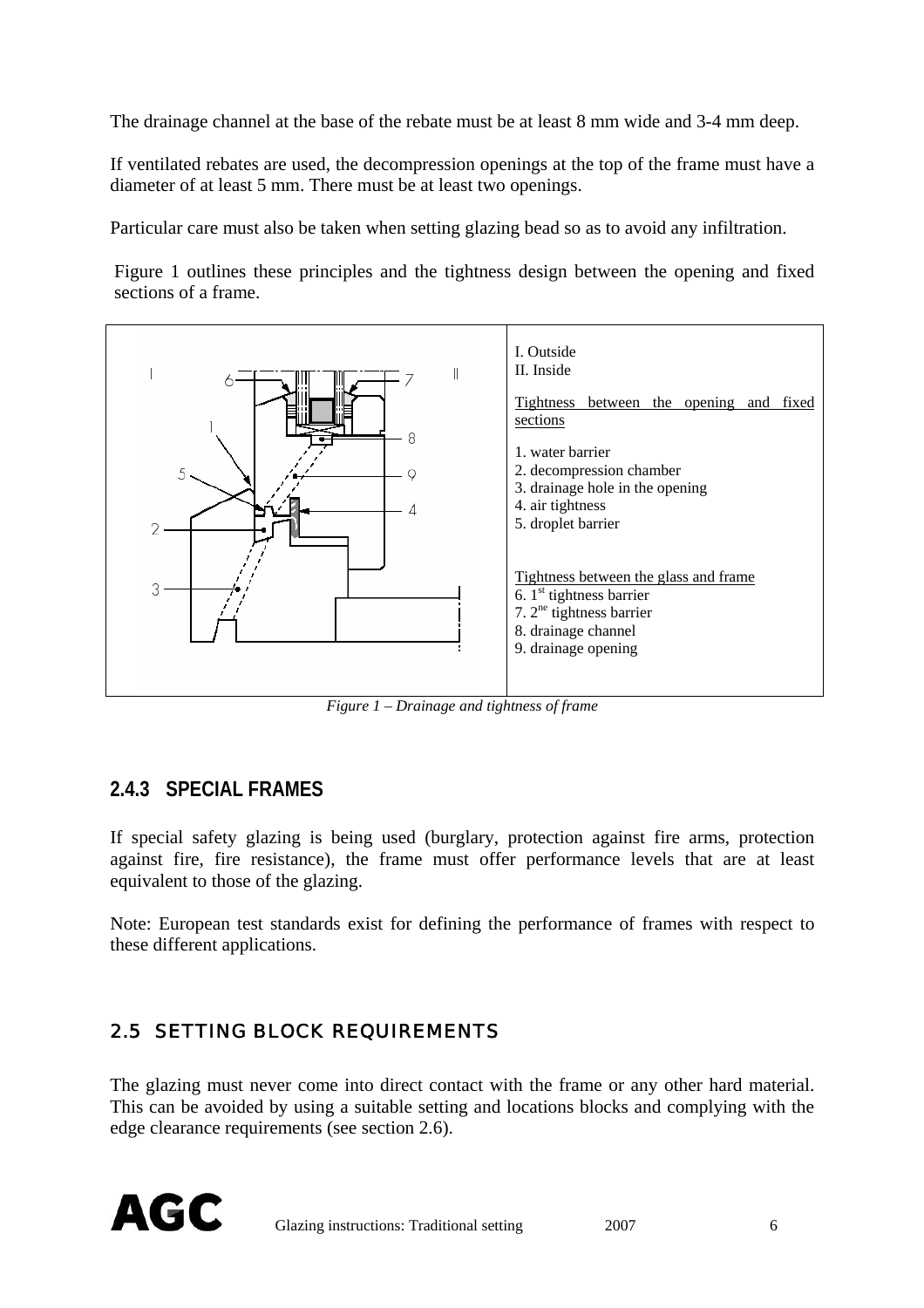### **2.5.1 DEFINITIONS**

There are three types of block ([Figure 2\)](#page-6-0):

- ¾ **setting blocks** (C1): transfer the load of the glazing to the frame at specific points so as to protect the squaring of the frame and limit deformation of the supporting bar. With the exception of U-profiled gaskets, setting blocks must be used
- ¾ **location blocks** (C2): allow the glazing to be positioned and held correctly in relation to the rebate platform and guarantee the squaring of the frame. They are used each time there is a risk that the glazing could come into contact with the rebate platform, especially at closing or suspension points on opening sections
- ¾ **distance blocks** (C3): allow the glazing to be positioned and held in place correctly in relation to the rebate upstand on one side and the glazing bead on the other; they thus ensure that the thickness of the joint between the glass and the frame remains constant (in the parallel plane of the glazing). In practice, C3 blocks are used most frequently as a backer rod and continuous waterproof seal. For roof glazing, C3 blocks bear part of the glazing weight and must always be used as backer rods and continuous rubber profile.



*Figure 2 – Types of blocks* 

### <span id="page-6-0"></span>**2.5.2 NATURE OF BLOCKS**

Setting and location blocks may be made of:

- ¾ synthetic materials (e.g. polypropylene or polyamide) that have a hardness of 70- 95 DIDC (Shore A in accordance with ISO 48) and a softening point above 80°C. Blocks made of EPDM and neoprene are not recommended because there could have some deformation
- $▶$  treated, rot proof hardwood (volumic mass  $≥ 650$  kg/m); the wood fibres must be parallel to the plane of the glazing. Wooden blocks must not be used with coated or laminated glass.

If blocks are used for distance, they must be made of elastomer materials that have a hardness of 50-70 DIDC (Shore A in accordance with ISO 40 and EN ISO 2039-1).

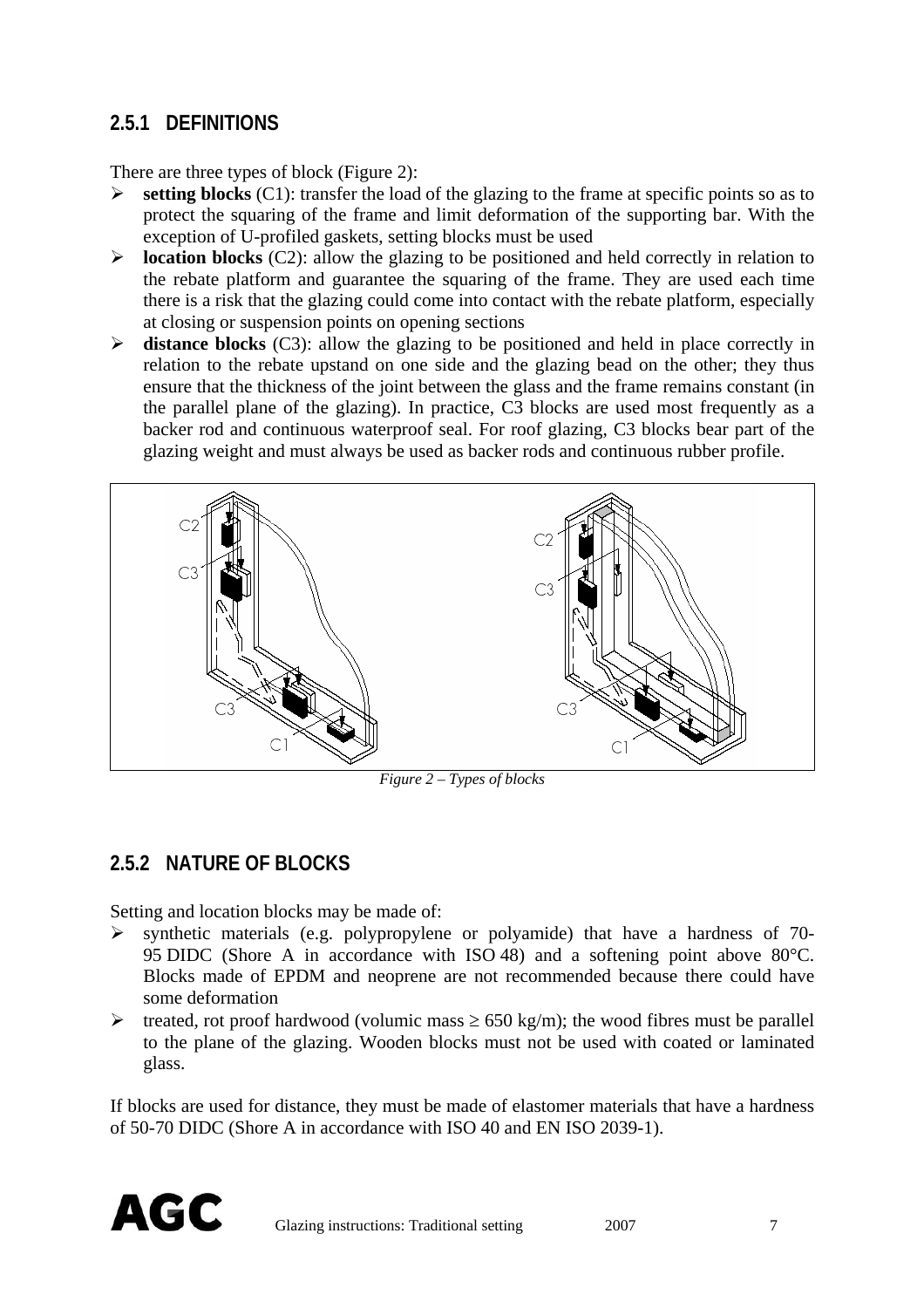#### **2.5.3 BLOCK DIMENSIONS**

The width of the blocks must be at least equal to the width of the glazing.

The thickness of the blocks must be at least equal to the minimum edge clearance between the glazing and the rebate.

The blocks must be at least 50 mm long.

The actual length of the setting blocks is calculated using the following formula (prEN 12488):

$$
l=\frac{25\cdot S}{n\cdot \sigma}\cdot \sin\alpha
$$

*where l* is the calculated length of the block (mm) 25 is the weight of the glazing expressed in N per m² and mm of thickness *S* is the surface area of the pane (m<sup>2</sup>) *n* is the number of setting blocks below the lower edge of the glazing ( $n = 1$  or 2 depending on the type of frame, [Figure 4](#page-10-0))  $\alpha$  is the angle of the glazing in relation to the horizontal  $\sigma$  is the permissible resistance of the block (N/mm<sup>2</sup>), limited to 1.5 N/mm<sup>2</sup>

[Table 1](#page-7-0) gives the minimum length of setting blocks depending on the surface of the glazing, the number of setting blocks in the rebate platform (i.e. the type of opening in the frame) for vertical glazing or for glazing that is at an angle of more than 75° to the horizontal.

| Surface area S of<br>glazing             | <b>Opening or tilt and</b><br>turn sash frame<br>(mm) | <b>Other frames</b><br>(mm) |
|------------------------------------------|-------------------------------------------------------|-----------------------------|
| $\leq 1$ m <sup>2</sup>                  | 50                                                    | 50                          |
| $1 \text{ m}^2 < S \leq 2 \text{ m}^2$   | 50                                                    | 50                          |
| $2 m2 < S \le 4 m2$                      | 67                                                    | 50                          |
| $4 m2 < S \le 8 m2$                      |                                                       | 67                          |
| $8 \text{ m}^2 < S \leq 12 \text{ m}^2$  |                                                       | 100                         |
| $12 \text{ m}^2 < S \leq 16 \text{ m}^2$ |                                                       | 133                         |
| $16 \text{ m}^2 < S \leq 20 \text{ m}^2$ |                                                       | 167                         |

<span id="page-7-0"></span>*Table 1 – Length of setting blocks for glazing that is vertical or at an angle greater than 75° to the horizontal (resistance 1.5 N/mm²)* 

[Table 2](#page-8-0) lists the minimum lengths for setting blocks for roof glazing depending on the angle  $\alpha$ of the glazing in relation to the horizontal, glazing surface and material used for the block.

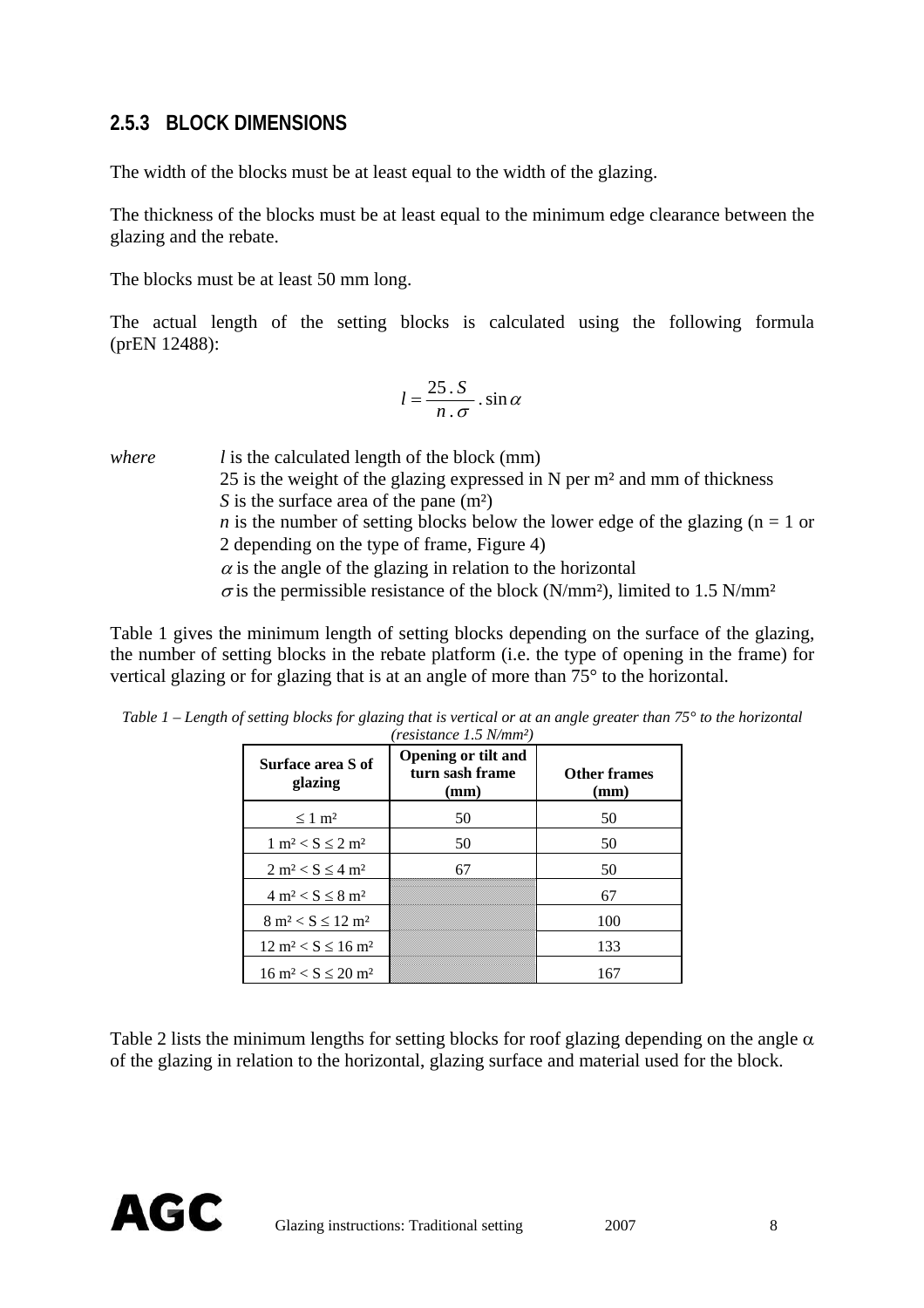<span id="page-8-0"></span>

|                                                                | Angle $\alpha$ of glazing in relation to the horizontal |                                       |                                       |                                       |  |
|----------------------------------------------------------------|---------------------------------------------------------|---------------------------------------|---------------------------------------|---------------------------------------|--|
| Surface area S of glazing $75^{\circ} < \alpha \le 60^{\circ}$ |                                                         | $60^{\circ} < \alpha \leq 45^{\circ}$ | $45^{\circ} < \alpha \leq 30^{\circ}$ | $30^{\circ} < \alpha \leq 10^{\circ}$ |  |
| $\leq 1$ m <sup>2</sup>                                        | 50                                                      | 50                                    | 50                                    | 50                                    |  |
| $1 \text{ m}^2 < S \leq 2 \text{ m}^2$                         | 50                                                      | 50                                    | 50                                    | 50                                    |  |
| $2 m2 < S \le 4 m2$                                            |                                                         | 50                                    | 50                                    | 50                                    |  |
| $4 \text{ m}^2 < S \le 6 \text{ m}^2$                          |                                                         |                                       | 59                                    | 50                                    |  |

*Table 2 – Length of setting blocks for roof glazing (resistance 1.5 N/mm²)* 

The tolerance over the length of the blocks is approximately 2 mm.

Setting blocks are generally 50 mm long.

### **2.5.4 POSITIONING OF BLOCKS**

Setting and location blocks must be positioned in accordance with the type of opening in the frame.

The minimum distance between the corners of the frame and the edge closest to the block must be at least equal to the length of one setting or location block in order to avoid excessive stresses on the corners of the glazing ([Figure 3\)](#page-8-1).



*Figure 3 –Position of setting and location blocks in relation to the corners of the glazing* 

<span id="page-8-1"></span>[Figure 4](#page-10-0) shows the position of the setting and location blocks depending on the type of opening in the frame.

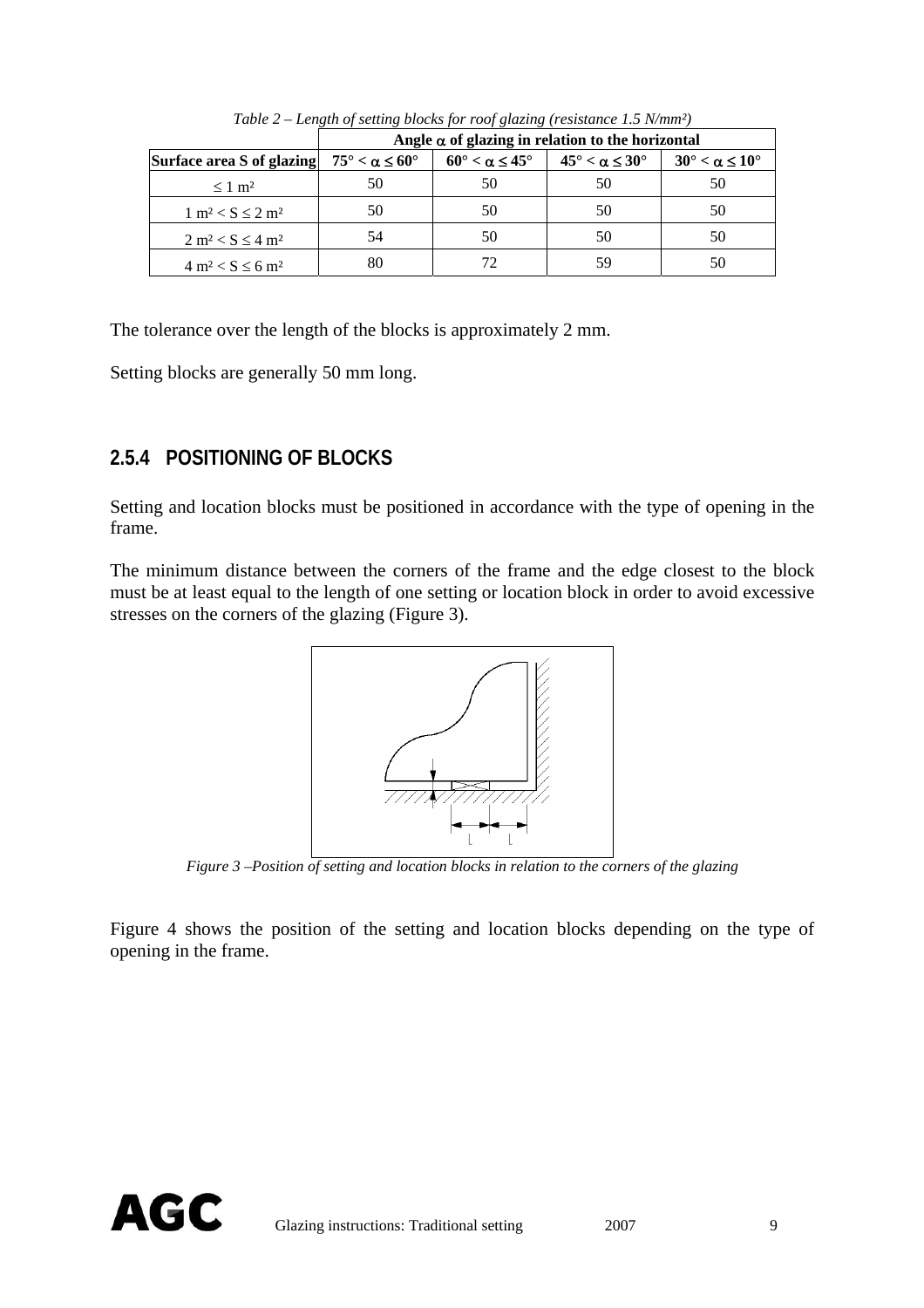

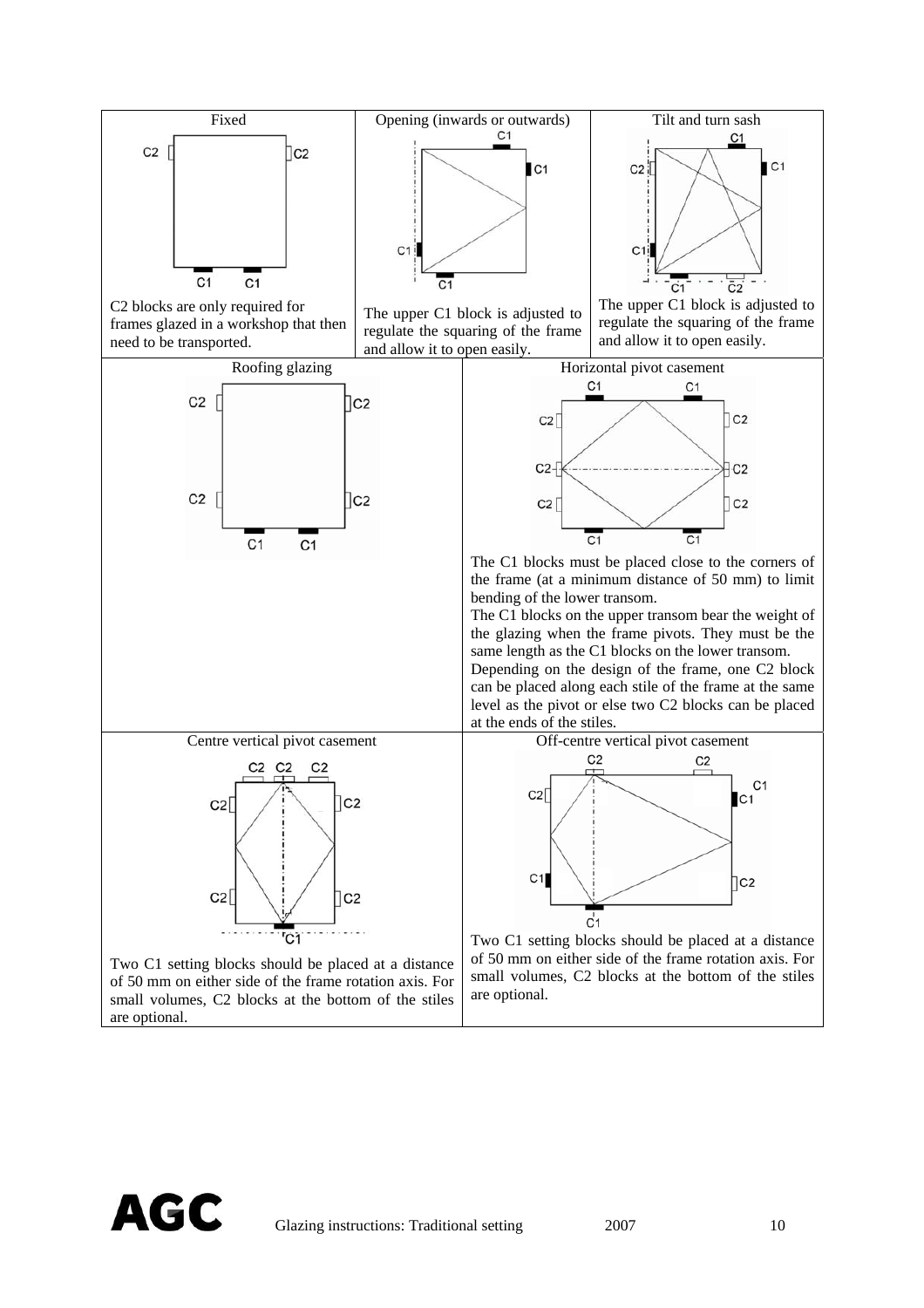

*Figure 4 – Position of setting and location blocks depending on the type of frame* 

## <span id="page-10-0"></span>**2.5.5 COMMENTS**

- $\triangleright$  The blocks must not prevent drainage from the rebate platform or obstruct the drainage openings. Several options are available that will ensure good drainage ([Figure 5](#page-11-1))
- $\triangleright$  Metallic and synthetic frames presents generally different grooves in the rebate platform and need therefore an intermediary piece with a good plane surface on wiche the setting block can be isntalled [\(Figure 5](#page-11-1) right).

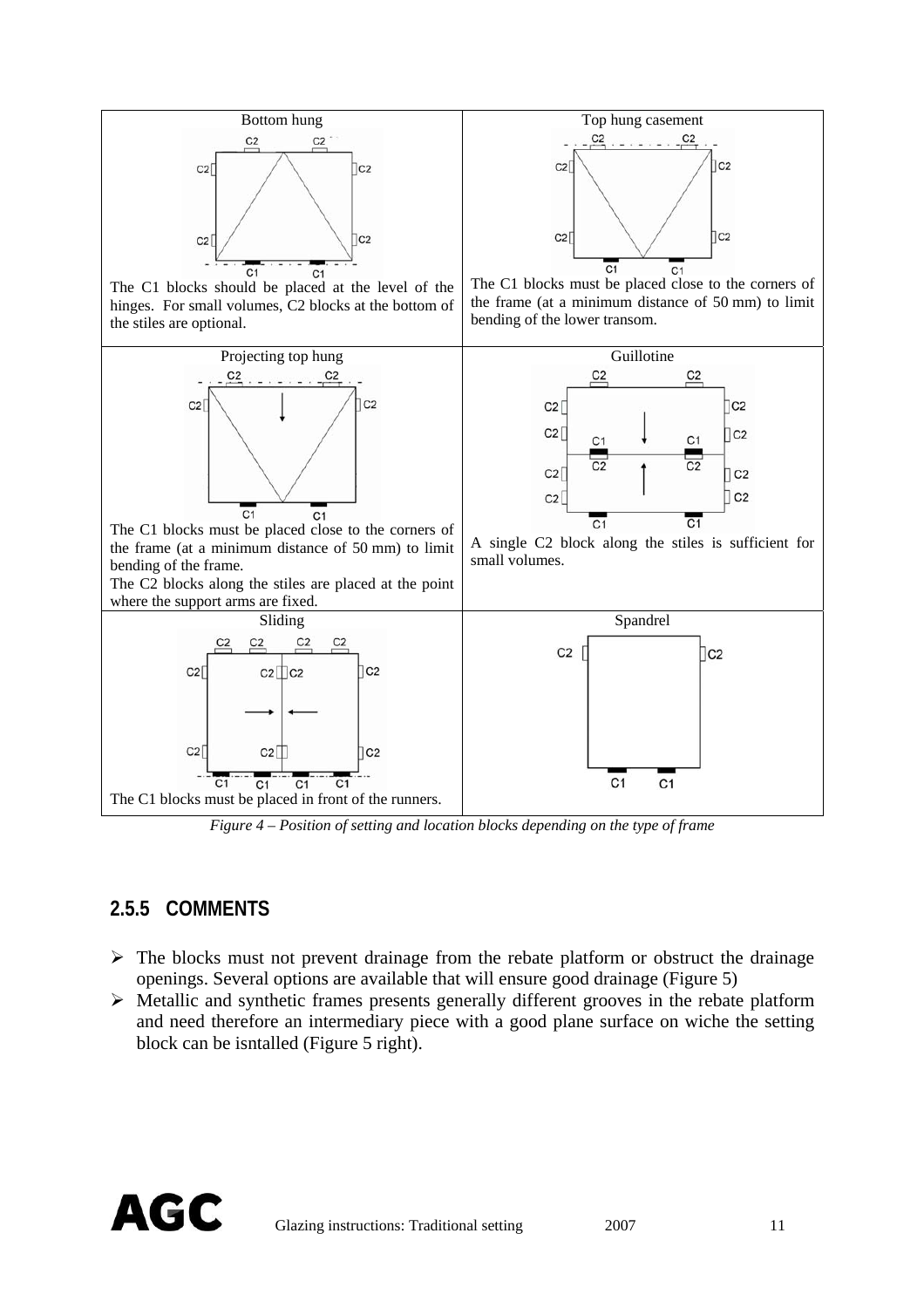<span id="page-11-0"></span>

# <span id="page-11-1"></span>2.6 GLAZING CLEARANCE REQUIREMENTS

The glazing must never come into direct contact with the frame or any other hard material. This can be avoided by using a suitable setting block and complying with the edge clearance requirements (see section 2.5).

[Figure 6](#page-11-2) shows a rebate and the various key dimensions for setting glazing:

- $\triangleright$  height and width of the rebate
- $\triangleright$  mechanical edge covering (or height of support) i.e. the height at which the glazing is effectively held by the frame
- $\triangleright$  edge clearance (or rebate platform), i.e. the space between the glazing and the rebate platform
- $\triangleright$  lateral clearance, i.e. the space between the glazing and the rebate platform on the one hand and the glazing bead on the other.



*Figure 6 – Clearance* 

<span id="page-11-2"></span>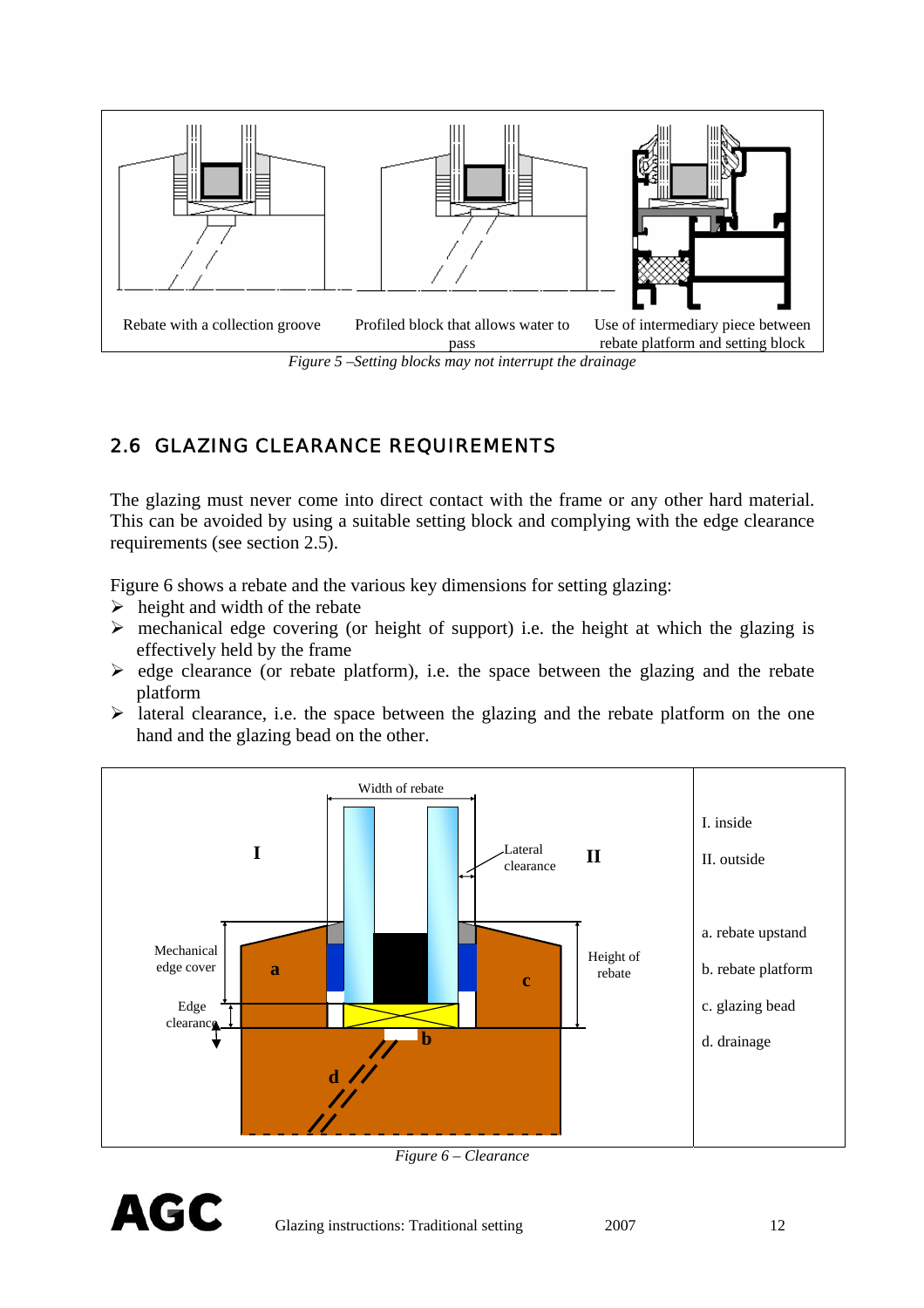For frames with grooves in the rebate (metal, synthetic materials), the height and width of the rebate are measured from the top of the grooves.

The minimum clearance measurements are listed below.

#### Edge clearance

The minimum edge clearances are given in [Table 3](#page-12-0). They are required to ensure that there is not contact between the frame and the glazing ant to allow the ventilation of the frame (see also Chapter 5).

<span id="page-12-0"></span>

| Table 3 – Minimum edge clearance                                                                              |                             |      |      |      |                |  |  |
|---------------------------------------------------------------------------------------------------------------|-----------------------------|------|------|------|----------------|--|--|
| < 0.25<br>Surface area S of the glazing $(m^2)$<br>$0.25 \le S < 2$<br>$2 \le S < 6$<br>$S \geq 6$            |                             |      |      |      |                |  |  |
| Minimum edge                                                                                                  | Single pane/laminated glass | 3 mm | 3 mm | 4 mm | $5 \text{ mm}$ |  |  |
| Insulating glazing<br>$4 \text{ mm}^*$<br>$4 \text{ mm}^*$<br>$4 \text{ mm}^*$<br>$5 \text{ mm}$<br>clearance |                             |      |      |      |                |  |  |
| * Minimum 4 mm, preferably 5 mm                                                                               |                             |      |      |      |                |  |  |

#### Height of the rebate

Taking into account the edge clearances, dimensional tolerances on the glazing and the frame, and the minimum mechanical edge covers required to set the glazing correctly, Table 4 lists the minimum rebate heights for setting in a closed rebate. These heights are required to protect the seal against UV in the case of insulating glazing and to guarantee mechanical restraint of the glazing in the event of maximum stress.

*Table 4 –Minimum height of rebate* 

| Surface area S of glazing $(m^2)$                                                                             |                       | < 0.25            | $0.25 \le S < 2$  | $2 \leq S < 6$    | $S \geq 6$        |  |
|---------------------------------------------------------------------------------------------------------------|-----------------------|-------------------|-------------------|-------------------|-------------------|--|
| Minimum height                                                                                                | Single pane/laminated | $10 \text{ mm}$   | $13 \text{ mm}$   | $18 \text{ mm}$   | $25 \text{ mm}$ * |  |
| of rebate                                                                                                     | glass                 |                   |                   |                   |                   |  |
|                                                                                                               | Insulating glazing    | $18 \text{ mm}^*$ | $18 \text{ mm}^*$ | $18 \text{ mm}^*$ | $25 \text{ mm}$ * |  |
| * In practice, this corresponds to fixed frames and/or shop windows; a rebate height of 25 mm is required     |                       |                   |                   |                   |                   |  |
| in this case given the tolerances on the glazing and to facilitate setting of glazing given their dimensions. |                       |                   |                   |                   |                   |  |
| ** Minimum 18 mm, preferably 20 mm                                                                            |                       |                   |                   |                   |                   |  |

**Note**: In all cases, the height of the rebate must be sufficient so as to ensure that the insulating glazing seal is not obvious.

#### Mechanical edge cover

The rebate heights and the edge clearances can be used to calculate the minimum mechanical edge cover [\(Table 5\)](#page-12-1).

<span id="page-12-1"></span>

| Surface area S of glazing $(m^2)$ |                       | < 0.25            | $0.25 \le S < 2$  | $2 \le S < 6$     | $S \geq 6$      |
|-----------------------------------|-----------------------|-------------------|-------------------|-------------------|-----------------|
| Minimum                           | Single pane/laminated | mm                | 10 <sub>mm</sub>  | 14 mm             | $20 \text{ mm}$ |
| mechanical                        | glass                 |                   |                   |                   |                 |
| Insulating glazing<br>Edge cover  |                       | $14 \text{ mm}^*$ | $14 \text{ mm}^*$ | $14 \text{ mm}^*$ | $20 \text{ mm}$ |
| * Minimum 14 mm preferably 15 mm  |                       |                   |                   |                   |                 |

*Table 5 –Minimum mechanical edge cover* 

*\* Minimum 14 mm, preferably 15 mm*

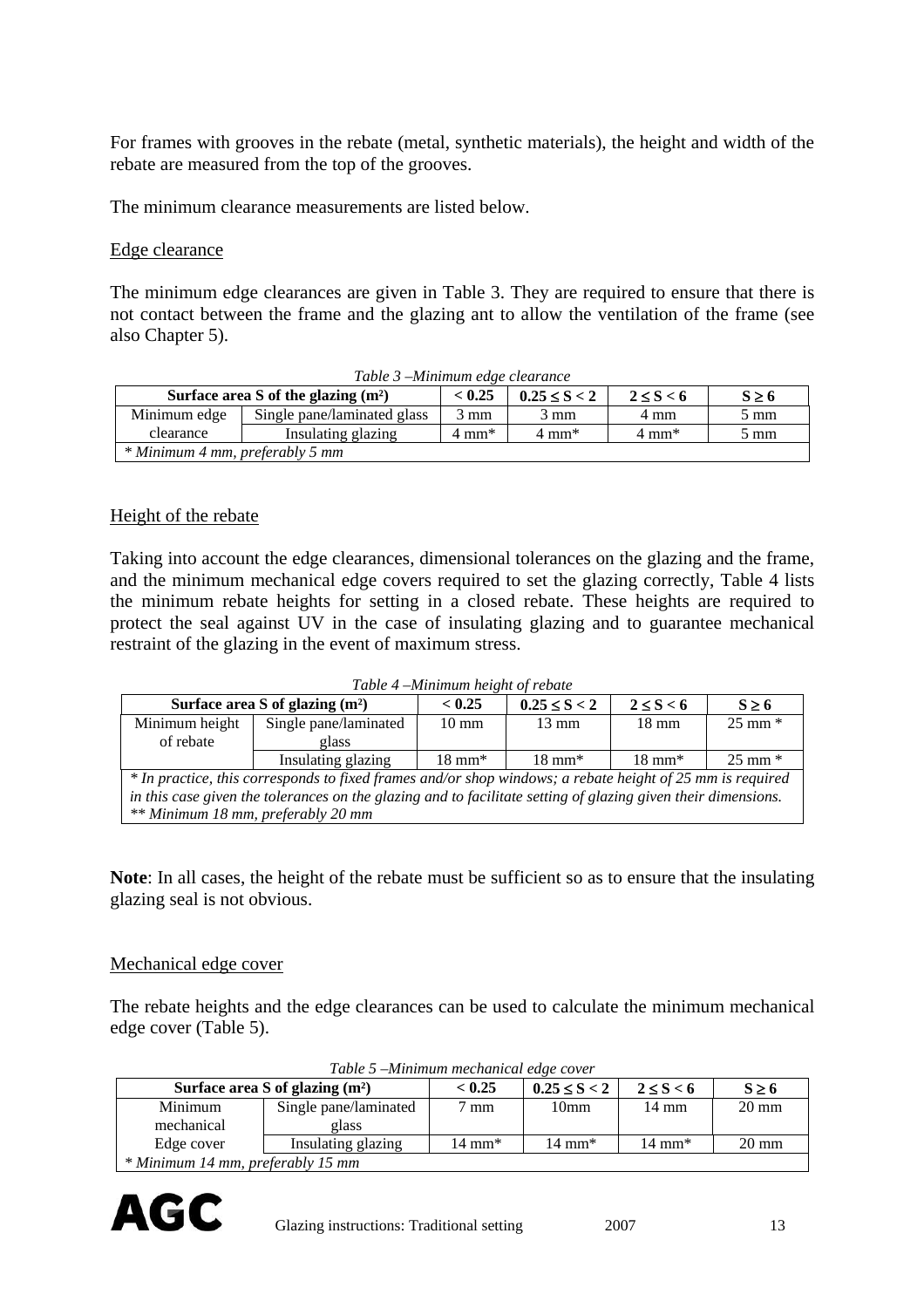#### <span id="page-13-0"></span>Lateral clearance

The width of the rebate is measured between the rebate upstand and the glazing bead. The minimum width must be such that, taking into account the tolerances of thicknesses of glazing, the lateral clearances required by the seals, i.e. 3 mm for waterproof seals and 4 mm for mastics, are respected.

#### Width of the rebate

The width of the rebate is equal to the thickness of the glazing (given the tolerance) plus the lateral clearance on either side.

It should be noted that multifunctional insulating glazing (combination of thermal and/or acoustic insulation and/or safety and resistance to burglary) is significantly wider than 'traditional' insulating glazing. These thicknesses are not always compatible with standard frame width and a frame with a larger cross-section is therefore required.

By way of example, Table 6 lists the minimum rebate widths depending on the thickness of the glazing and the clearances required between the glazing and the frame. The actual thickness of the glazing must of course be calculated on an individual basis in accordance with the stresses (e.g. wind, own weight or snow).

| Type of glazing                    | <b>Minimum thickness of</b> | Minimum rebate width |                 |
|------------------------------------|-----------------------------|----------------------|-----------------|
|                                    | glazing                     | Mastic               | Rubber profile  |
| Thermobel                          | $4-12-4=20$ mm              | $28 \text{ mm}$      | $26 \text{ mm}$ |
|                                    | $4-15-4 = 23$ mm            | $31 \text{ mm}$      | $29 \text{ mm}$ |
| Thermobel with Stratobel           | $4-12-33.2 = 23$ mm         | $31 \text{ mm}$      | $29 \text{ mm}$ |
|                                    | $4-12-44.2 = 25$ mm         | $33 \text{ mm}$      | $31 \text{ mm}$ |
| Thermobel Phonibel                 | $4-12-8 = 24$ mm            | $32 \text{ mm}$      | $30 \text{ mm}$ |
| Thermobel Phonibel S / Phonibel ST | $6-15-44.2 = 30$ mm         | $38 \text{ mm}$      | $36 \text{ mm}$ |
|                                    | $44.2 - 20 - 66.2 = 42$ mm  | $50 \text{ mm}$      | 48 mm           |

*Table 6 – Examples of minimum rebate widths depending on the type of glazing to be installed* 

## 2.7 SEALS

#### **2.7.1 MASTIC SEALS[1](#page-13-1)**

1. **Linseed oil putty** and **acid silicones** can not be used to set AGC's insulating glazing, coated glasses and laminated glasses. For other sealants, the compatibility with the glazing, in function of the setting system, must be checked. The sealant supplier can deliver information's about the compatibility.

2. Four rules to follow:

<span id="page-13-1"></span><sup>&</sup>lt;sup>1</sup> Sealing mastic is the general term used for silicones; this term should not be confused with linseed oil putty or glazing putty used in the past.



 $\overline{a}$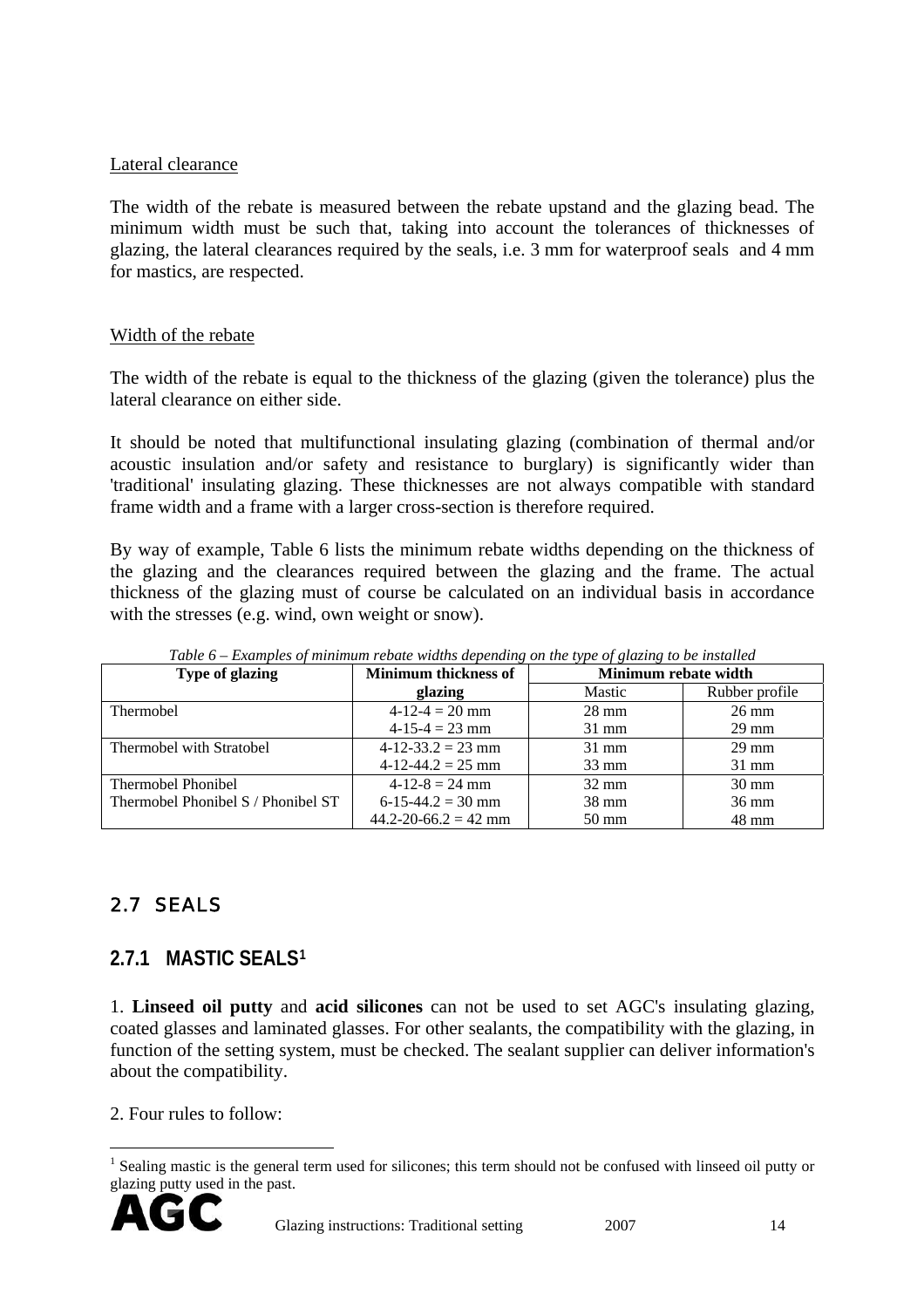**a) Compatibility**: the glazier must check compatibility and adherence of mastics with different components (e.g. frame, spacers, glazing bead or glazing). Work must be carried out following the instructions issued by the sealing product manufacturer (e.g. working temperature and properties)

**b) Cleanliness**: the adhesion of the mastic with both the rebates and the glass depends on the state of the surface. The rebates must be dry, clean and treated accordingly (e.g. primer for treated or exotic wood, plastic). If necessary, grease will need to be removed from the surface of the glass. Cleanliness during work to lay the joint is vital, certain mastics can occasionally leave traces that are difficult to remove once they have polymerized

**c) Tightness**: the tightness of the mastics must be checked over time to find out if it is sufficient. If not, it will need to be touched up

**d) Maintenance**: mastics must be maintained in accordance with the manufacturer's instructions. We advise an inspection one year after the installation, and after this, an annuel inspection of a representative part of the construction in order to determine if a detailed inspection, or maintenance, is necessary

Mastics must ideally be approved by a certifying body in the field where they are going to be used. This information must be provided with the mastic directions for use.

If an approved product is not used, the mastic manufacturer must provide evidence that the product is suitable, including proof of durability.

Mastics designed for glazing are classified in four categories in line with ISO 11600 instructions depending on their amplitude factor and secant modulus  $2$  [\(Table 7\)](#page-14-1). The type of mastic used depends on the type of application.

<span id="page-14-1"></span>

| <b>Class of putty</b>                          | <b>Function of putty</b>              | <b>Type of glass</b>                                   |  |
|------------------------------------------------|---------------------------------------|--------------------------------------------------------|--|
| 25 LM                                          | Tightness to be guaranteed            |                                                        |  |
| 25 HM                                          | Tightness to be guaranteed and stress | Coloured, opacified or solar<br>control coated glasses |  |
|                                                | transmission                          |                                                        |  |
| 20 LM                                          | Tightness to be guaranteed            |                                                        |  |
| 20 HM<br>Tightness to be guaranteed and stress |                                       | Clear glasses                                          |  |
|                                                | transmission                          |                                                        |  |

*Table 7 Types of glazing* 

The mastic strips must be 4 mm wide (with a minimum width of 3 mm at all points) and 4 mm deep unless recommended otherwise by the mastic manufacturer.

A backer rod must be used to correctly delimit the depth of the joint [\(Figure 6\)](#page-11-2) and prevent all contact with the seal for insulating glazing; this will prevent any problems of incompatibility of materials.

<span id="page-14-0"></span> $2^2$  See ISO 11600 for definitions of these concepts.



 $\overline{a}$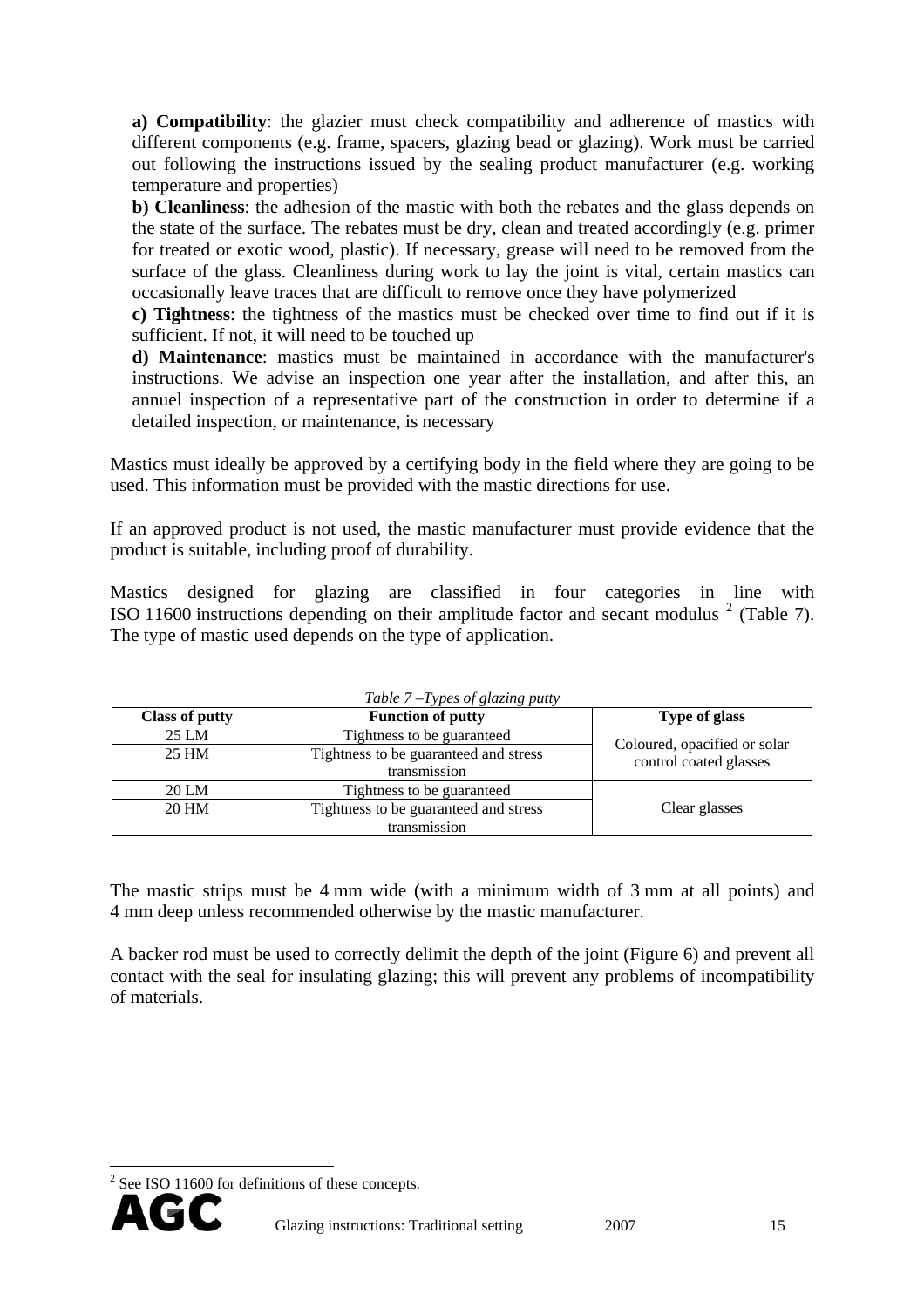#### <span id="page-15-0"></span>**2.7.2 RUBBER PROFILE**

If rubber profiles are used, they must be easy to replace.

Seals must be at least 3 mm wide. They cannot be drawn during the setting process; they must be continuous along the entire edge of the glazing and should ideally be welded into the corners.

The tightening pressure must not exceed 10 N/cm.

The gaskets must be compatible with the other materials used during setting and must be durable (e.g. resistance to UV).

## 2.8 THERMAL STRESSES

#### **2.8.1 ORIGIN OF THERMAL STRESSES**

Mechanical thermal stresses can be generated in glazing if there is a difference in temperature between two points in the glass that are sufficiently close to each other.

This phenomenon can be caused by various factors such as:

- $\blacktriangleright$  solar radiation<sup>[3](#page-15-1)</sup>
- $\triangleright$  heating and air conditioning devices inside the building
- $\triangleright$  type of glass
- $\triangleright$  shade
- ¾ …

Table 8 provides an overview of common thermal stresses.

<span id="page-15-1"></span> $3$  The impact of the sun varies depending on the orientation. The sun reaches its highest point in the south in the northern hemisphere (therefore, it has little impact on the northern façade).



 $\overline{a}$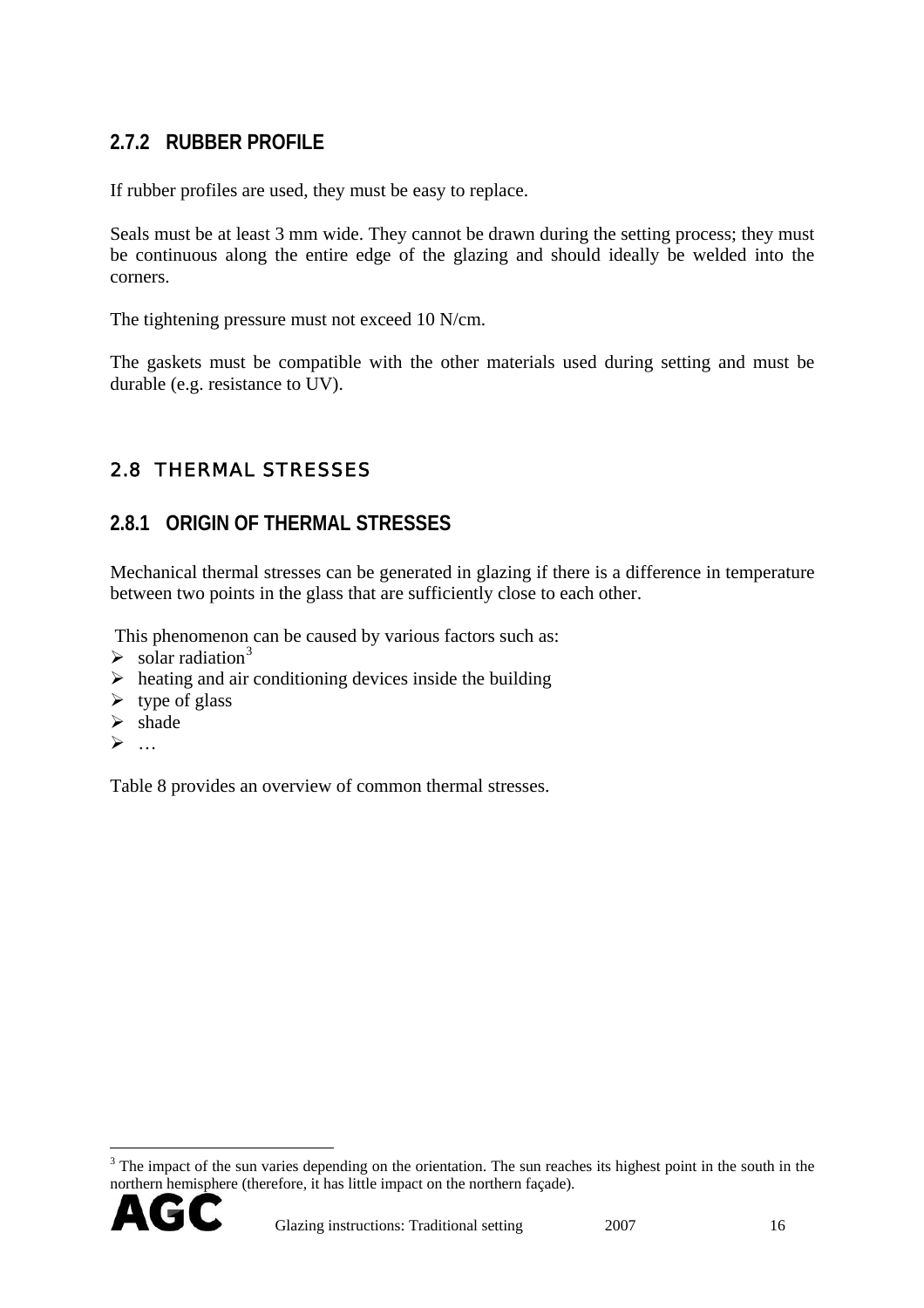| Origin                                     | <b>Factors influencing</b>                                   | <b>Extent of thermal stresses</b>                                                                                                                                                                                    | <b>Recommendation to reduce</b>                                                                                                                                                     |
|--------------------------------------------|--------------------------------------------------------------|----------------------------------------------------------------------------------------------------------------------------------------------------------------------------------------------------------------------|-------------------------------------------------------------------------------------------------------------------------------------------------------------------------------------|
|                                            | stresses                                                     |                                                                                                                                                                                                                      | impact                                                                                                                                                                              |
| Sunshine                                   | Frame material                                               | Rising stress depending on:<br>clear pvc or wood<br>➤<br>➤<br>dark aluminium with thermal<br>break<br>➤<br>dark heavy metal<br>➤<br>light aluminium with thermal<br>break<br>light aluminium<br>➤<br>⋗<br>concrete   | Insulate the frame from masonry                                                                                                                                                     |
|                                            | Type of frame                                                | fixed without pressure gasket<br>➤<br>➤<br>hanging, opening lights<br>$\blacktriangleright$<br>horizontal pivoting frame<br>$\blacktriangleright$<br>sliding<br>fixed or opening frames with<br>⋗<br>pressure gasket | Allow mechanical edge cover less<br>than or up to a maximum of 45 mm.                                                                                                               |
|                                            | Shadows on the outside<br>caused by the façade<br>itself     | $\overline{\text{Rising}}$ if:<br>vertical overhang<br>➤<br>horizontal overhang<br>➤<br>➤<br>external blinds                                                                                                         | Maintain at least 2 cm lateral<br>ventilation on either side of blind's<br>whole height.<br>Under no circumstances may there<br>be any contact between the glass and<br>the blinds. |
|                                            | Paper or plastic screen<br>(inside or outside)               | Heightened                                                                                                                                                                                                           | Avoid.                                                                                                                                                                              |
|                                            | Interio curtain                                              | Heightened if opaque<br>and<br>no<br>ventilation                                                                                                                                                                     | The space between the glazing and<br>the curtains must be connected with<br>air on the inside of the building.                                                                      |
|                                            | Objects<br>against<br>the<br>glazing                         | Significantly heightened                                                                                                                                                                                             | Avoid.                                                                                                                                                                              |
| Heating and air<br>conditioning<br>devices | Radiators                                                    | Increases<br>if<br>the<br>distance<br>➤<br>the<br>between<br>radiator<br>and<br>glazing decreases.<br>$\blacktriangleright$<br>Increases if thee temperature of<br>the radiator rises                                | Radiators and heating pipes must be<br>placed at a minimum distance of<br>20 cm from the glazing.<br>The temperature of the heating fluid<br>must not exceed 65°C.                  |
|                                            | Induction units                                              | Certain if the air is forced<br>⋗<br>directly onto the glazing.<br>⋗<br>Increases if the distance<br>between the blower vent and<br>radiator, even parallel to the<br>glazing, decreases.                            | Air should be forced parallel to the<br>glazing or, ideally, towards the<br>inside of the building.<br>Vents must be placed at least 20 cm<br>away from the glazing.                |
|                                            | Anti-condensation unit<br>(heating device, mobile<br>blower) | Some                                                                                                                                                                                                                 | Ensure that they are placed at a<br>distance of at least 30 cm or more<br>depending on the power<br>and<br>potential reflection.                                                    |
|                                            | Firepplace                                                   | Some                                                                                                                                                                                                                 | Place a screen between the fire and<br>the glass.                                                                                                                                   |

*Table 8 –Thermal stresses in glazing* 

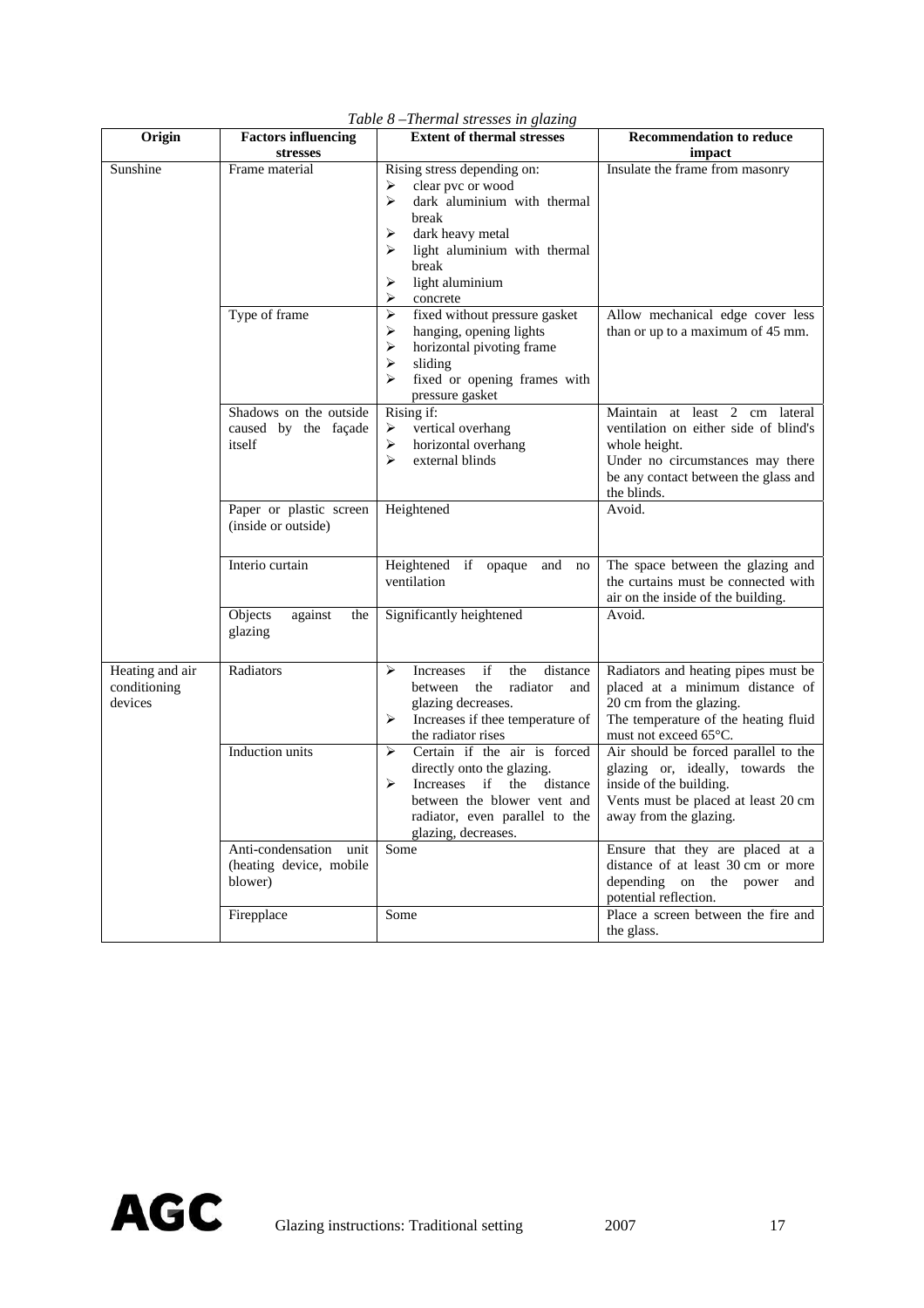#### **2.8.2 EVALUATION OF THERMAL STRESSES**

The temperature differences discussed above cause mechanical stresses in glazing.

These stresses can be calculated in relation to the direction in which the building faces [\(Figure](#page-17-0)  [7\)](#page-17-0), the latitude of the site and other factors discussed above (e.g. frame, shadows or curtains).



<span id="page-17-0"></span>*Figure 7 –Directions to be taken into account when evaluating thermal stresses: vision glazing in the northern hemisphere is subject to sunlight if it is facing at an angle covered by the hatched area (the opposite is the case for glazing in the southern hemisphere).* 

If the thermal stresses are estimated to be too high, the glass must be **toughened** or hardened (depending on whether an additional safety function to protect against injury is required or not).

We have drawn up an information form entitled "Risk of thermal shock" to help us estimate this risk. All you need to do is complete it and send to AGC's Technical Advisory Service. This form will be used to evaluate the resulting thermal stresses in the glass and whether or not the glass subject to sunlight needs to be hardened or toughened.

This sheet is available from AGC upon request or at [www.YourGlass.com](http://www.yourglass.com/).

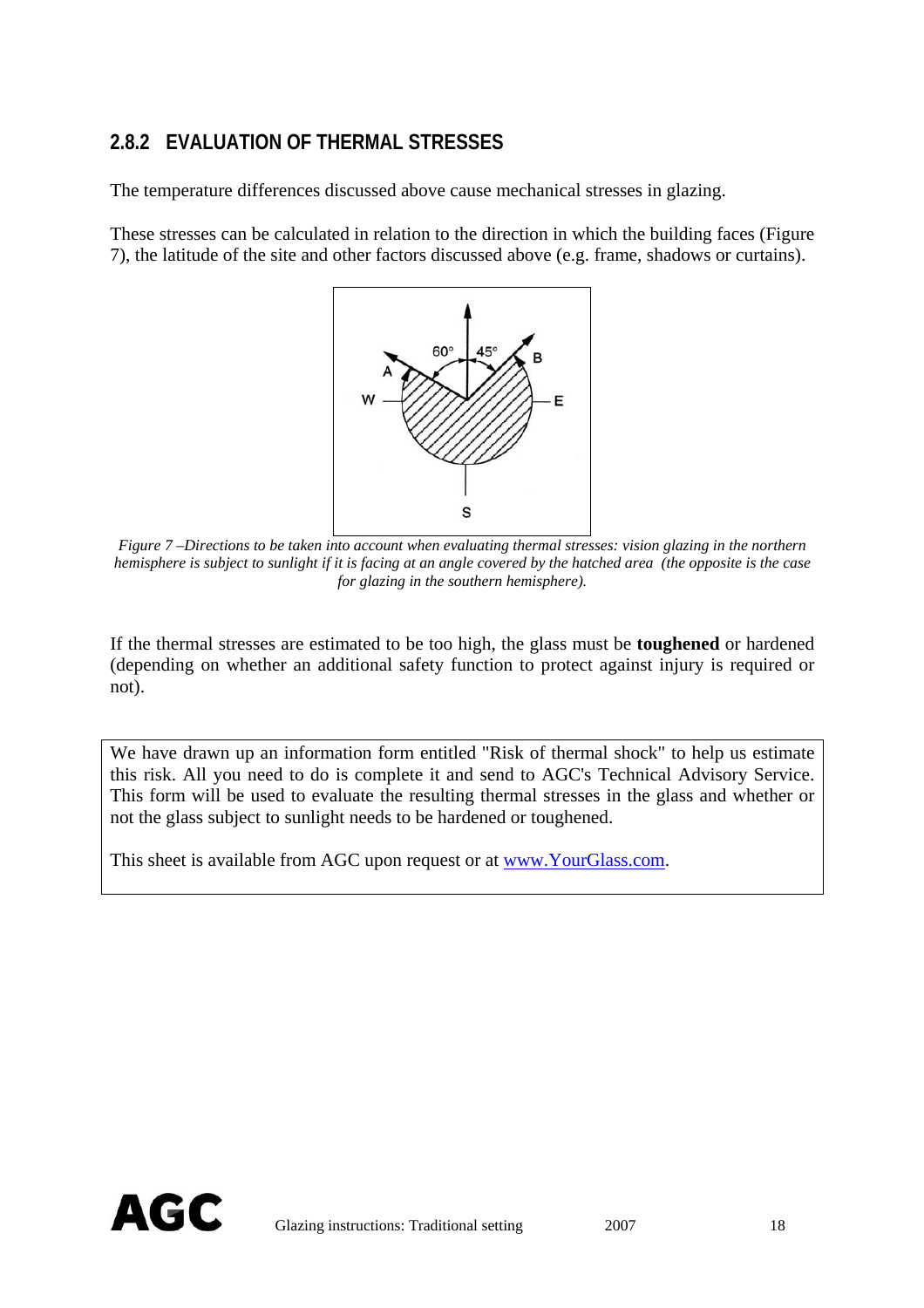# <span id="page-18-0"></span>3 VERTICAL GLAZING IN A REBATE

# 3.1 GENERAL INFORMATION

The various instructions provided in Chapter 2 must be followed.

The two setting principles, with seanalnt (generally for wooden frames) or a rubber profile (generally for frames made from aluminium or plastic materials), are shown in [Figure 8](#page-18-1).



*Figure 8 –Setting with mastic and rubber profile* 

## <span id="page-18-1"></span>3.2 ADDITIONAL RECOMMENDATIONS

### **3.2.1 STRATOBEL/STRATOPHONE GLASSES**

This type of glazing is made of two or more panes of glass stuck to each other by an interlayer which must not be damaged during setting.

The following precautions must therefore be taken:

- $\triangleright$  the edges of laminated glasses must not be in contact with organic solvents or water
- $\triangleright$  the mastics used must be compatible with the interlayer.

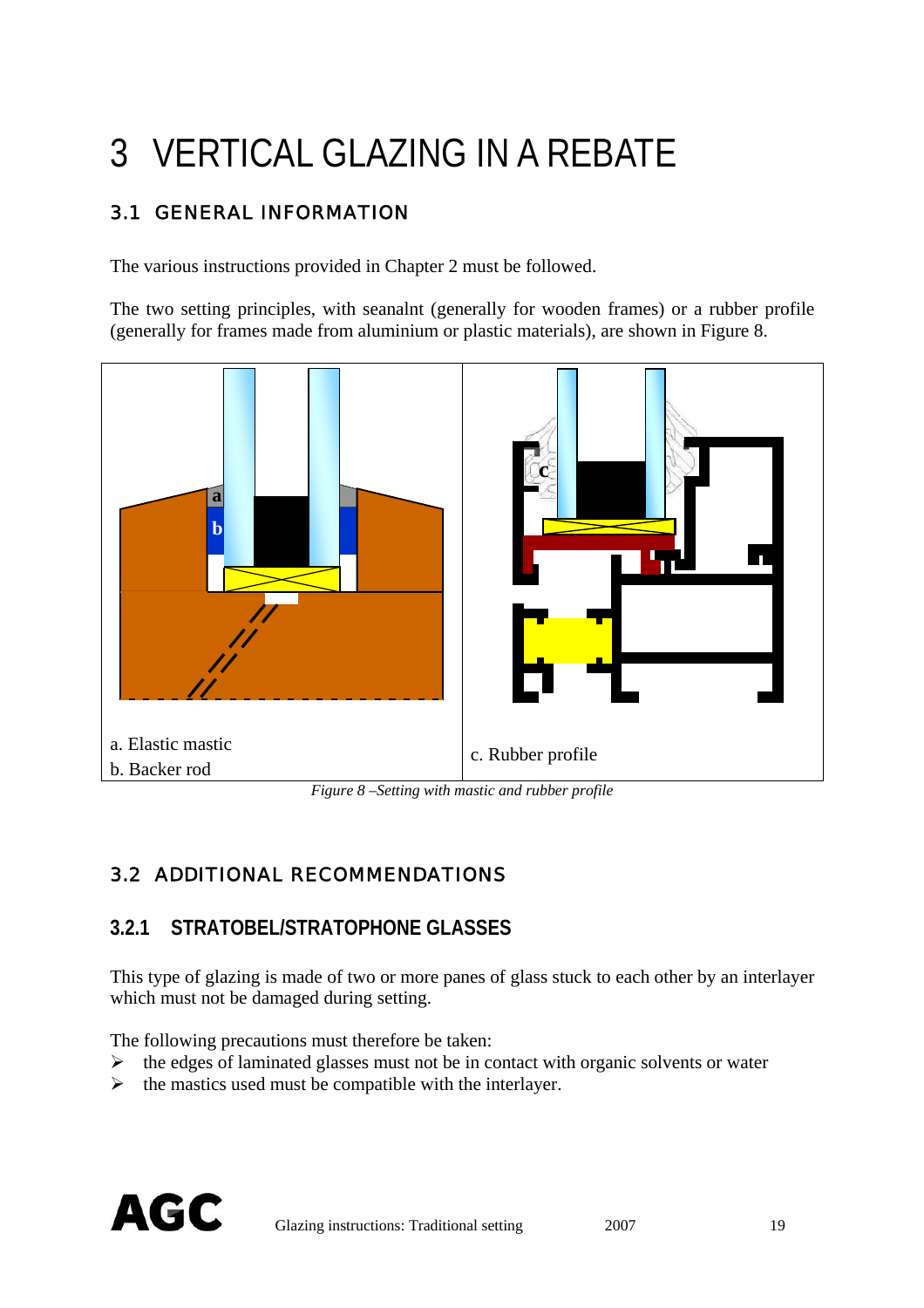## **3.2.2 STRATOBEL/STRATOPHONE GLASSES - PROTECTION AGAINST INJURY**

Assembled in insulating glazing, Stratobel/Stratophone laminated glass must be placed on the side from which the impact and injury could occur. If necessary, both parts of the insulating glazing should be made of Stratobel/Stratophone safety glass.

The glazing is only one safety element. A suitable safety frame should also be used. A standard exist for classifying impact on frames.

#### **3.2.3 STRATOBEL/STRATOPHONE GLASS – BURGLAR RESITANT GLASS**

This glazing is designed to protect individuals and goods. Police investigations identify two types of intrusion:

- $\triangleright$  The first involves breaking the window. However, depending on the thickness of the PVB used, laminated glass is an obstacle that is becoming ever more difficult to break through.
- $\triangleright$  The second involves attacking the frame. This can be done in three ways:
	- $\checkmark$  Removing the glazing from the frame: this problem is avoided by embedding the glazing in deep rebates. A system that makes the glazing an integral part of the frame, preferably using a silicone joint or similar product, should also be used.
		- $\checkmark$  Dismantling the glazing: to prevent this type of attack, glazing beads should be used on the internal side of the building. If the glazing beads are on the outside, the tightening of the space between the frame and the glass should be realized by a silicone joint put on a backer rod.
		- $\checkmark$  Taking the frame out: this type of attack can be prevented by using suitable rotation and closing accessories. Anchoring the frame into the masonry would be particularly cautious.

For burglar resitant glass assembled in insulating glazing, the performance of the insulating glazing is equivalent to that of laminated glass as long as the laminated glass is installed on the side opposite to the side of attack [\(Figure 9\)](#page-19-0).



*Figure 9 –Burglar resistant glass in insulating glazing* 

<span id="page-19-0"></span>The glazing is only one safety element. A suitable safety frame should also be used. Standard exists for classifying the burglary resistance of frames.

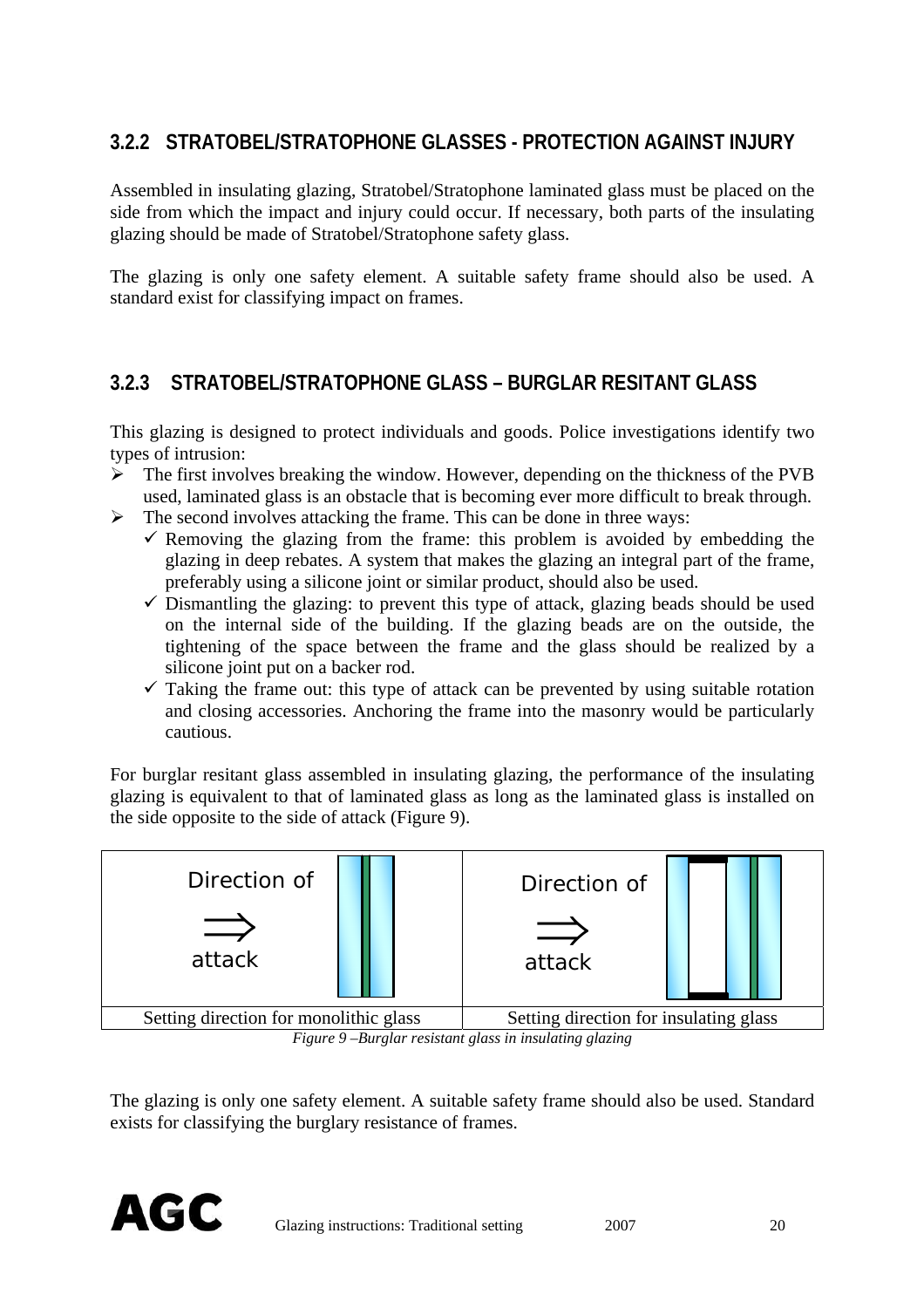# **3.2.4 LAMINATED GLASS WITH POLYCARBONATE STRATOBEL PC**

Refer to the special instructions for this type of glazing.

### **3.2.5 STRATOBEL BULLET-PROOF GLASS**

Bullet-proof glasses are usually asymmetrical laminated glasses. The glass must be set in the same direction as the direction in which it was tested in order to obtain the desired performance.

In the case of bullet-proof glass assembled in insulating glazing, the performance of the insulating glazing is equivalent to that of laminated glass as long as the laminated glass is installed in the opposite direction the direction of attack ([Figure 10](#page-20-0)).



<span id="page-20-0"></span>In certain special cases, bullet-proof glazing is composed of two panes of laminated glass assembled in insulating glazing, each of the laminated components having been studied specially to meet the bullet-proof classification requirements. The setting direction must also correspond with the direction in which the glazing was tested.

Several sections of glazing must not be set "edge-to-edge".

This type of glazing must not be set in a full putty bed.

The glazing is only one safety element. A suitable safety frame offering the same performance should also be used. Standard exists for classifying the bullet resistance of frames.

#### **3.2.6 FIRE-RESISTANT GLASSES**

Certain glasses (e.g. Pyrobelite, Pyrobel, Pyrostar or polished wired glass) offer protection against fire.

In all cases, fire resistance test reports do not simply cover glass alone but rather all construction components. The installation must comply with all points covered in the test report. Components may only be modified after an extension, site opinion or similar report from an official laboratory has been obtained.

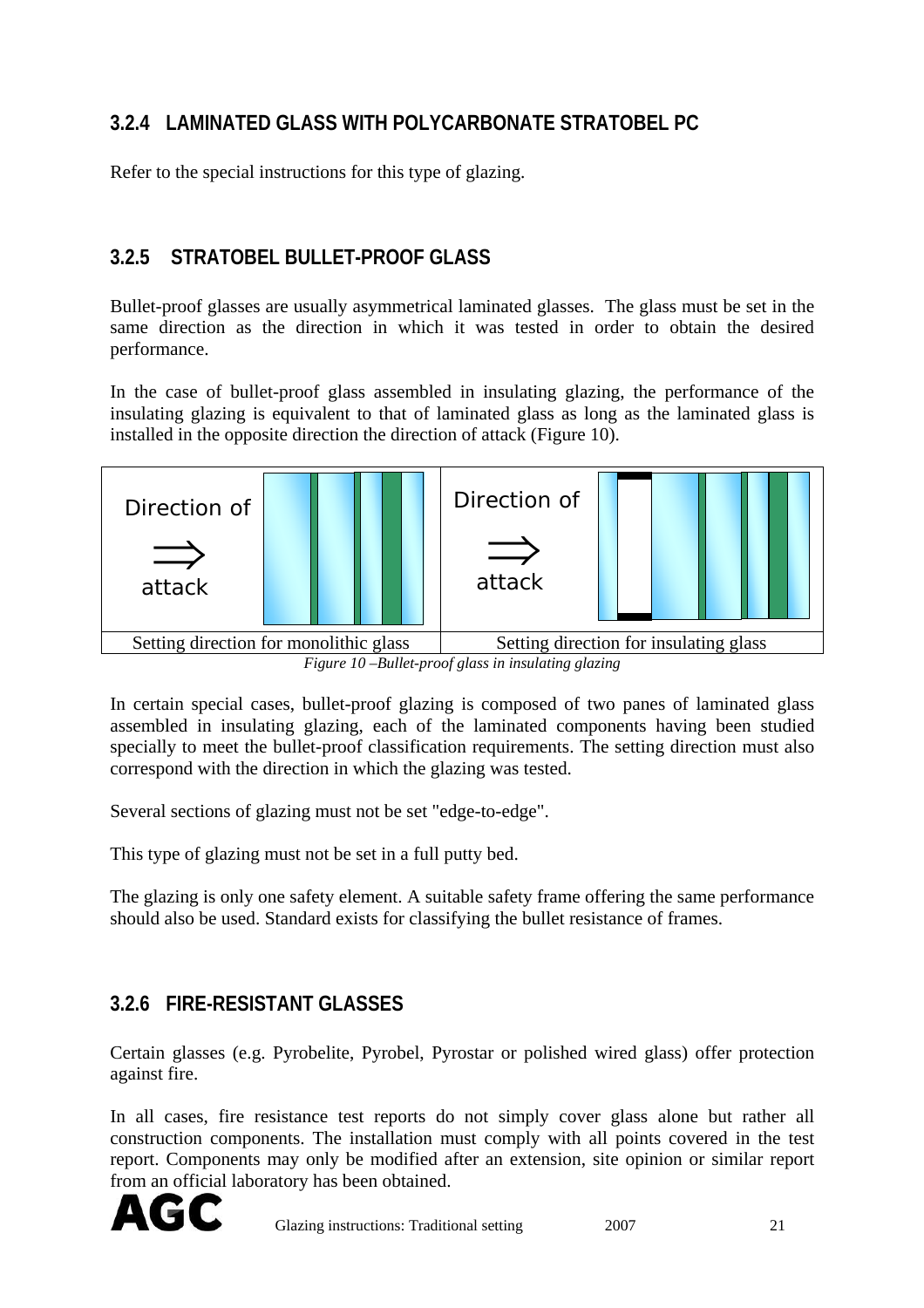The desired classification can only be attained if the maximum dimensions and usage instructions given in the reports and other official documents are respected

### **3.2.7 THERMOBEL INSULATING GLAZING FOR SWIMMING POOLS**

When insulating glazing is to be used in a swimming pool, this must be stated in the order because the height of the interlayer seal needs to be increased. In this case, the section of the glazing going into the glazing rebate must be at least 18 mm (including the tightness joint) and the edge clearance 6 mm. The only type of tightness mastic that can be used for insulating glazing in these applications is a silicon mastic.

The glazing rebates must be ventilated towards the outside through holes with measurements of 8 mm x 25 mm spaced at a maximum distance of 25 cm.

### **3.2.8 SPANDREL GLAZING**

Spandrels can be either ventilated [\(Figure 11\)](#page-21-0) or non-ventilated. We only recommend the ventilated type for insulating glazing used in spandrels.



*Figure 11 –Use of spandrel with ventilation* 

<span id="page-21-0"></span>For ventilation, AGC recommends openings of at least 8 mm x 25 mm placed at 25 cm intervals in the upper and lower sections of the frame.

Insulation on the rear side must not be stuck onto the glazing.

#### **Additional recommendations for insulating glazing spandrels**

The thickness of the external pane must be at least 6 mm for Planibel, Stopsol, Stopray or Sunergy (both only in position 2). The internal pane is generally made of Blackpearl (coating directed in position 4) or Colorbel (enamel directed in position 4).

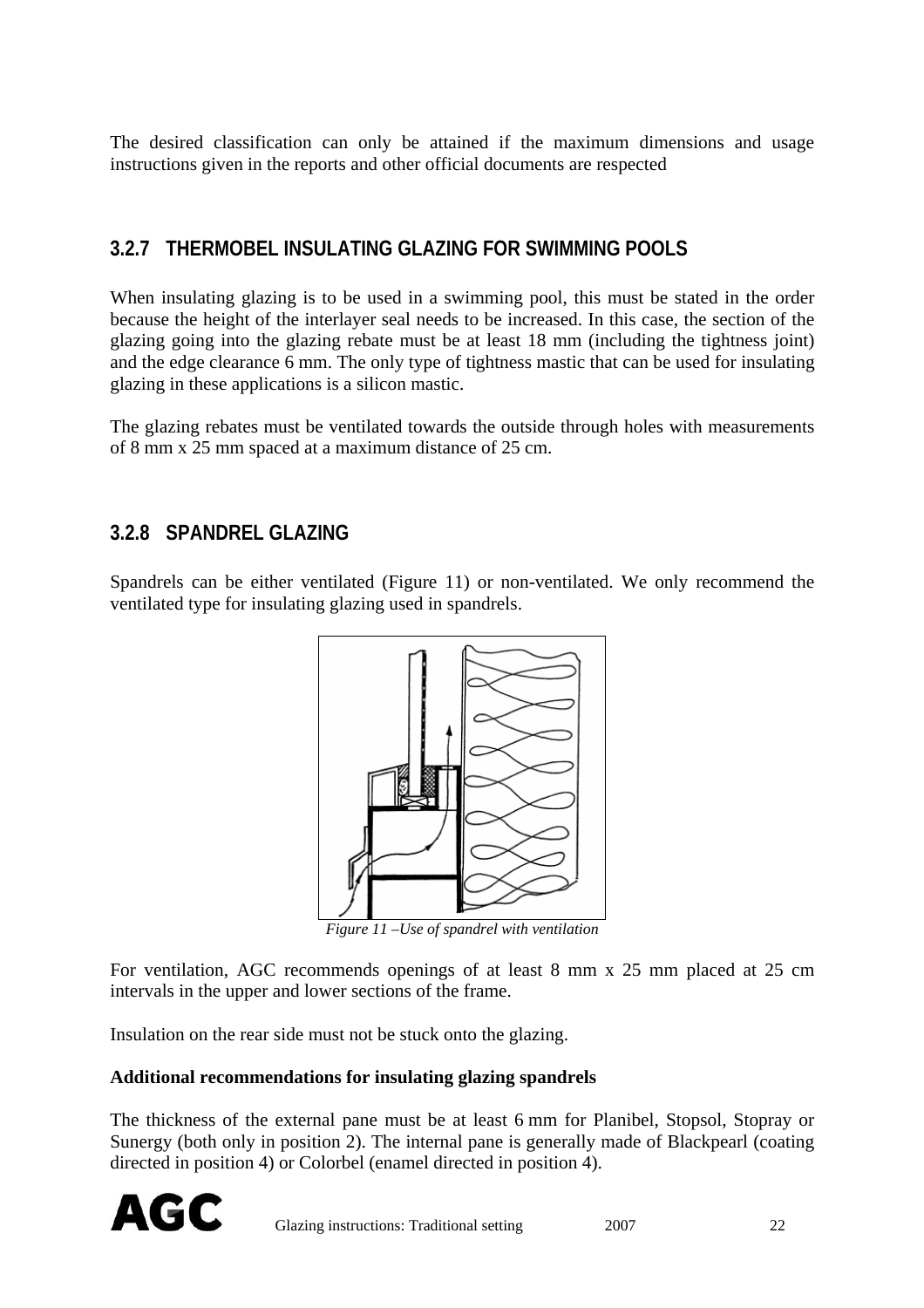Unless prior studies show the contrary, the two panes of glass are always toughened or hardened to increase resistance to thermal shock. The therma behaviour of the IGU must be checked.

Only a silicone tightness mastic for insulating glazing is permitted for these applications.

#### **3.2.9 THERMOBEL PHONIBEL ACOUSTIC INSULATING GLAZING**

With regard to Thermobel Phonibel, in addition to general setting recommendations, particular attention must also be paid to:

- $\triangleright$  the tightness of the joints between the glazing and the frame: the joints should ideally be made with flexible materials; if rubber profiles are used, they should ideally be welded at the corners
- $\triangleright$  tightness between the opening and fixed window of the frame: this must be ideally ensure using permanent elasticity joints. For opening frames, dual joints should ideally be used
- $\triangleright$  tightness between the frame and masonry: for good acoustic insulation, the interstices and joints around openings, windows etc. need to be carefully plugged to create an effective acoustic barrier; mineral wool materials are recommended in preference to foam
- $\triangleright$  a ventilation system adapted to the frame.

#### **3.2.10 SOLAR CONTROL AND ENHANCED THERMAL INSULATION GLAZING**

To achieve the performance desired, solar control glazing must be installed in the direction indicated on the label attached to the glass.

In the case of enhanced thermal insulation coatings (Top  $N+$ /Top  $N+$ T), the setting direction does not affect performance but changes the appearance of the glazing slightly; care should be taken therefore to ensure that all glazing placed side-by-side is set in the same direction.

### **3.2.11 USE OF PYROLYTIC COATING GLASSES IN SINGLE GLAZING OR IN A DOUBLE SKIN FAÇADE**

If a pyrolytic coating such as Planibel G or Sunergy is used in single glazing or in a double skin façade, the coating is not protected on the inside of insulating glazing.

Care should be taken to ensure that no products run onto the coating or evaporate under the effect of heat and then condense on the coating. This is the case in particular for lubricants used on EPDM joints. This aspect is all the more important in double skin façades given the difficulty or even impossibility of maintaining the interior surfaces in this type of frame.

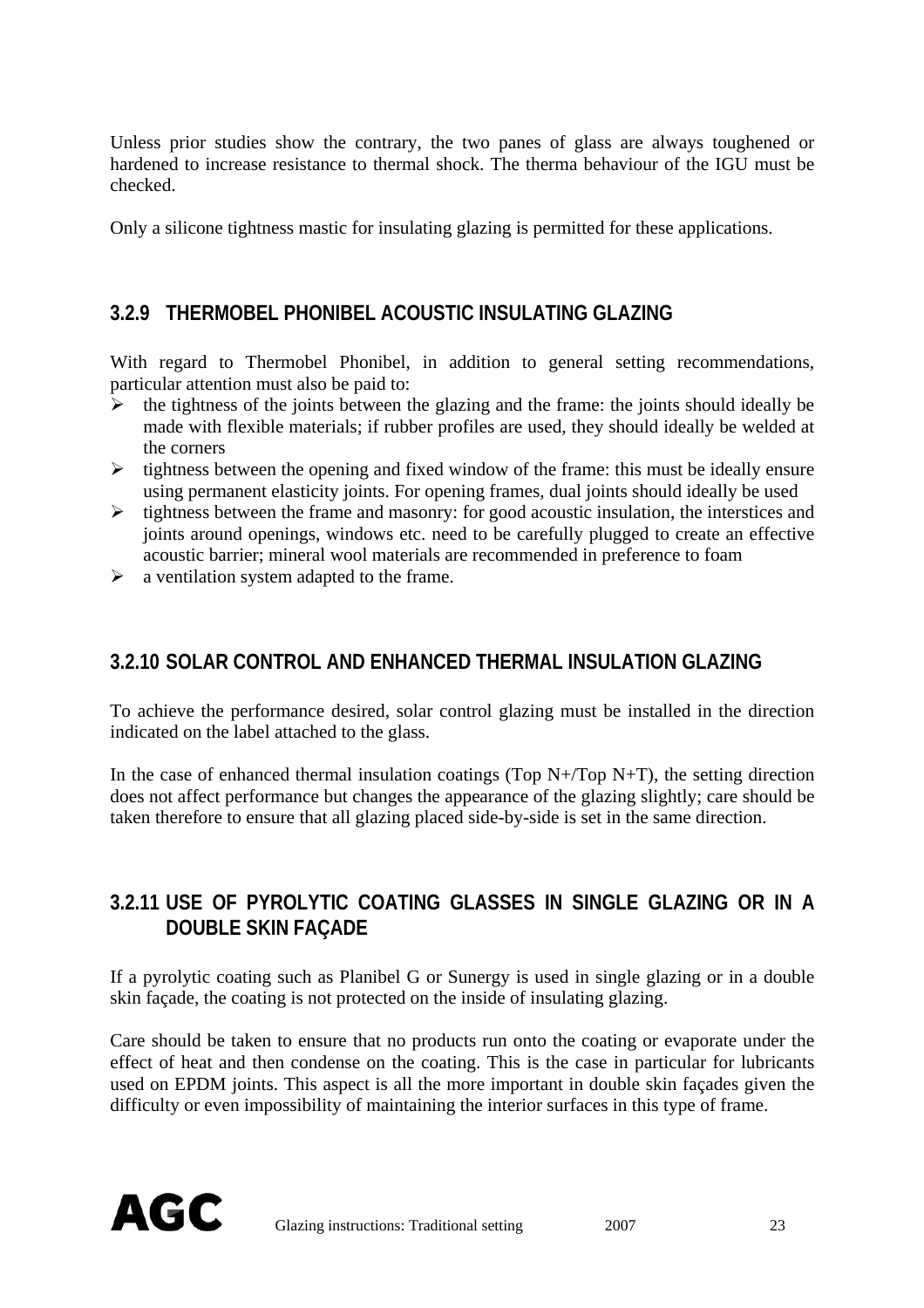# <span id="page-23-0"></span>4 ROOF GLAZING IN A REBATE

In addition to the rules listed in Section 2, particular attention must be paid to the following points for glazing used in roofs.

# 4.1 SAFETY

Laminated glass must be used in roofing. The inner pane of insulating glazing must be laminated to prevent glass shards from falling onto occupants if the glass breaks.

## 4.2 ANGLE

The angle of the glazing must not be less than 10<sup>°</sup> due to tightness and cleaning of the roof.

### 4.3 THERMAL STRESSES

To limit thermal stresses on the glazing:

- $\triangleright$  the glazing must not straddle two different ambient temperatures ([Figure 12\)](#page-23-1) because it is then subject to a significant difference in temperature
- $\triangleright$  the plaster filling or rebate covering at the edges of the glazing must not exceed 50 mm
- $\triangleright$  heating or air conditioning systems must be designed so that they do not blow directly against the glazing
- ¾ glazing including an absorbent or reflective external glass must be tested for thermal shock risk.



*Figure 12 - Roof glazing straddling 2 atmospheric temperatures* 

<span id="page-23-1"></span>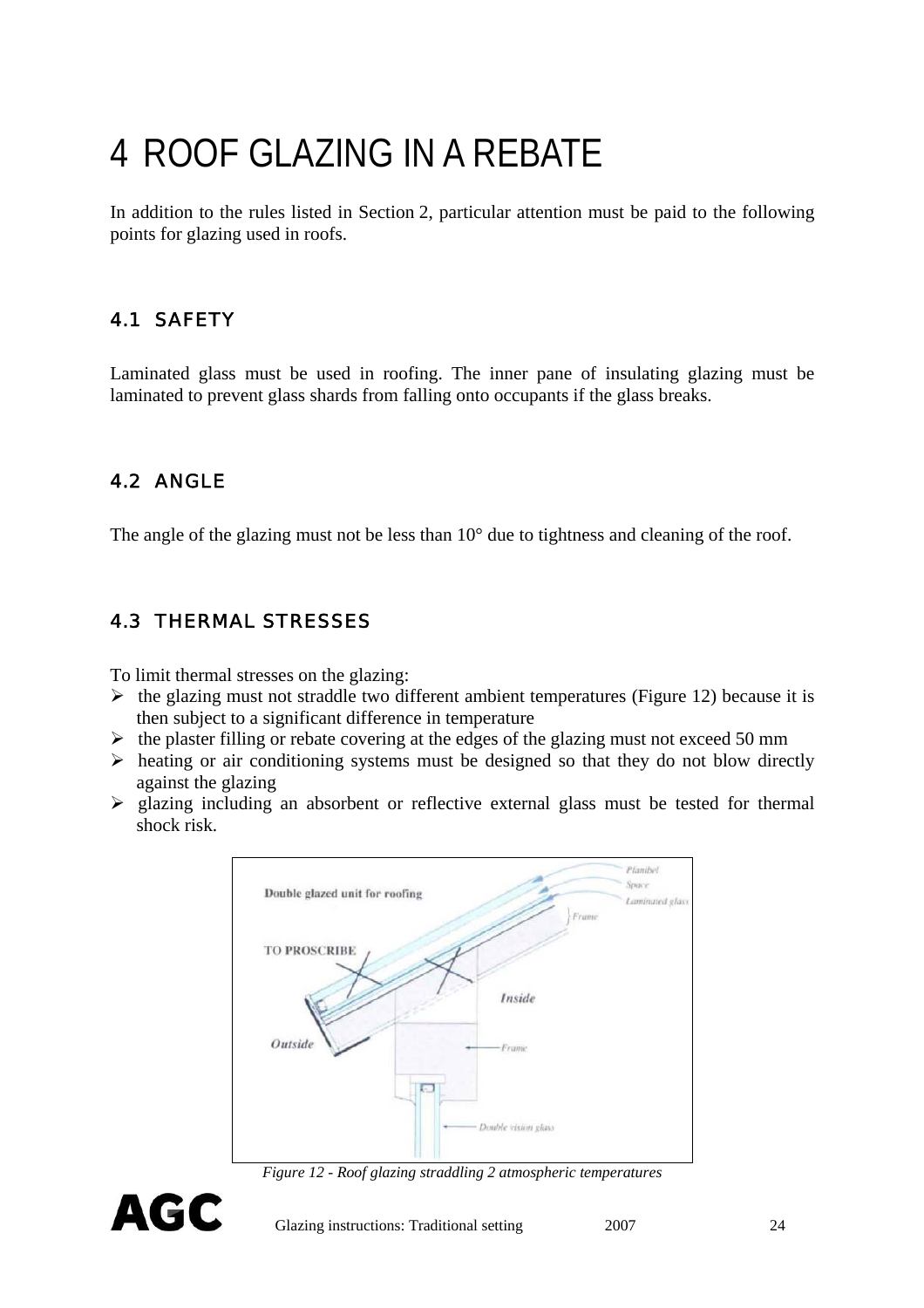## <span id="page-24-0"></span>4.4 UV PROTECTION

Thermobel joints must be protected from ultraviolet rays. A glazing edge can be exposed to UV rays in certain setting systems used for roofing. A silicone seal must be used in such cases.

#### 4.5 MAINTENANCE

The cleaning system must be designed to ensure the glazing is not walked on. If this is not possible, the glazing must be designeg accordingly.

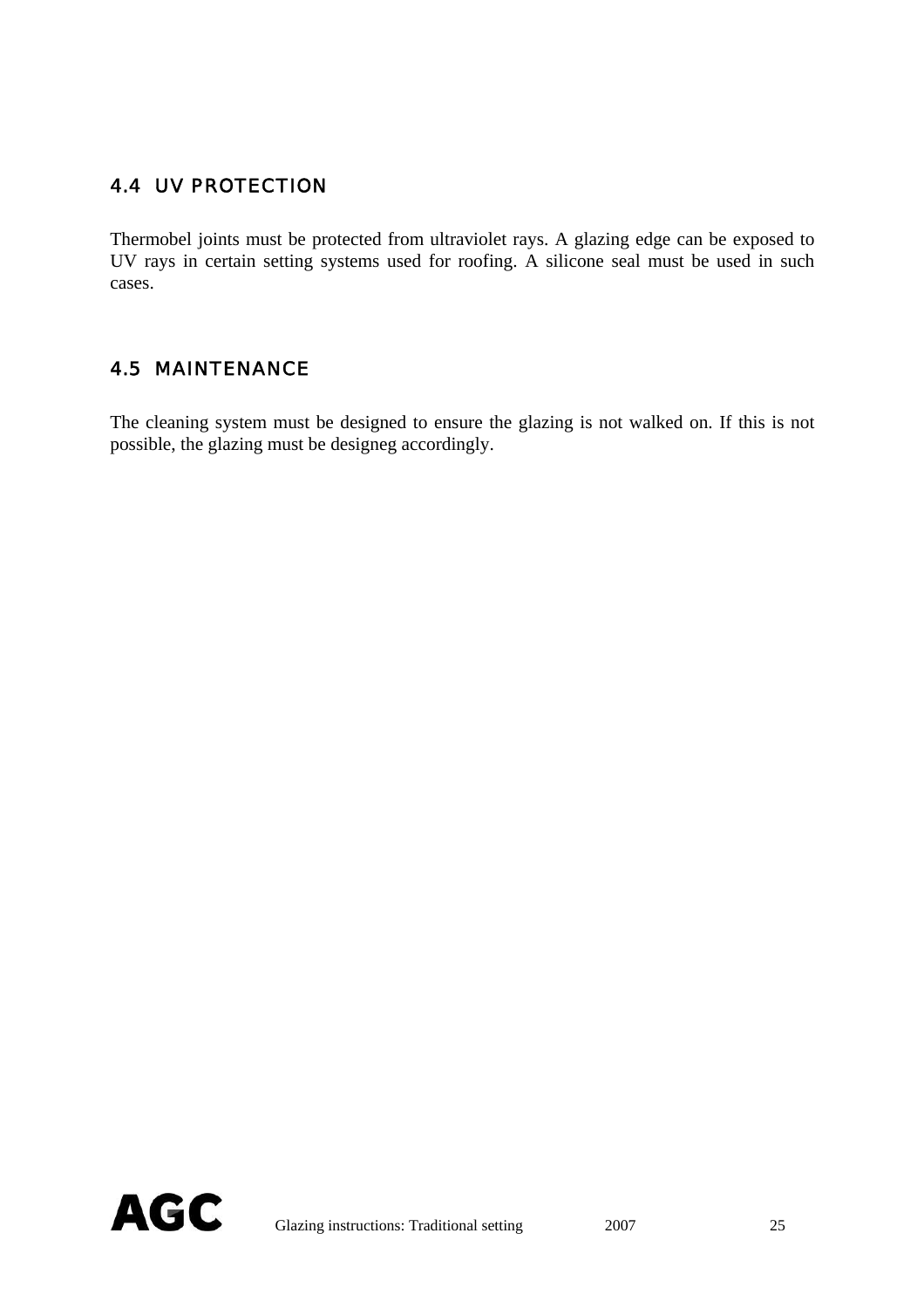# <span id="page-25-0"></span>5 PHENOMENA SPECIFIC TO GLAZING

# 5.1 COLOURING OF 'CLEAR' GLASS

'Clear' glass always has a slight colour when light is transmitted through it. This is inherent to its basic composition.

The thicker the glass, the more pronounced the colour. Slight variations between different runs of glass production are normal and acceptable.

This phenomenon can be avoided by using special extra clear glass Planibel Clearvision.

### 5.2 VARIATION IN TINT OF COLOURED AND/OR COATED GLASSES

Coloured and/or coated glasses also have their own colouring. This is visible when light is transmitted or reflected. Slight variations in the colouring of the coating and the glass are inherent to the manufacturing system.

### 5.3 ASPECT

AGC advises against using different combinations or types of glazing in the same façade in order to avoid slight differences in colours.

### 5.4 EXTERIOR CONDENSATION

When using low-e insulationg glazing, condensation may appear on the exterior of the glass. Given the insulating glazing's high level of thermal insulation performance, the outside sheet cools down so much that condensation fomrd on the outside. Such condensation is temporary and disappears during the day. It is simply evidence of how well the glazing insulates.

## 5.5 ANISOTROPY

Glass is a dull material in its ordinary **isotropic** state, i.e. it has identical optical (refraction index) and mechanical properties in all directions. Thermal treatment of the glass (toughened or hardened) creates a surface compression area on the pane of glass and, as a result, the glass becomes **anisotropic**.

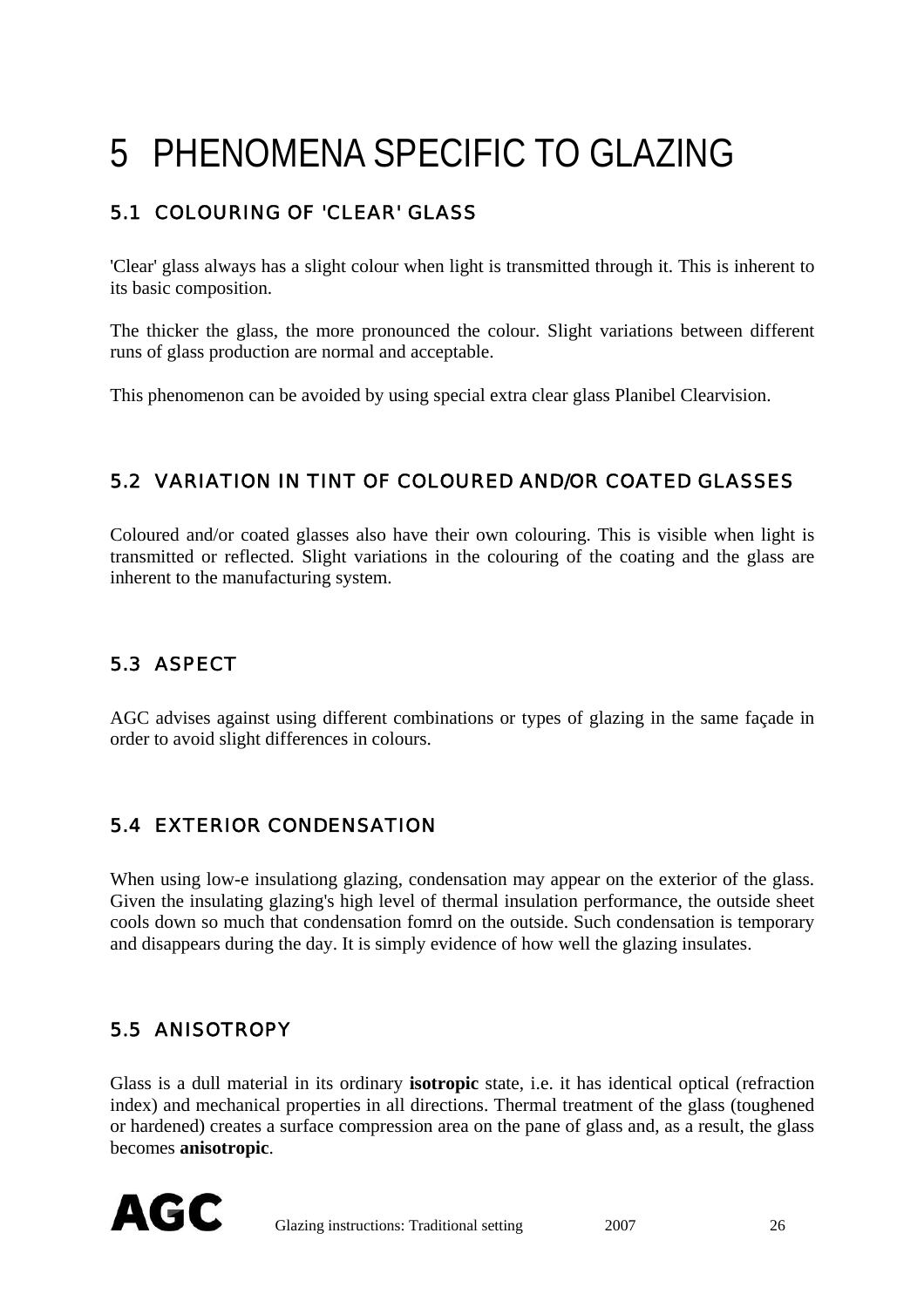<span id="page-26-0"></span>Consequently, toughened or hardened glass can appear to have 'stains', that vary in terms of darkness or colour, which are visible to varying extents depending on the observation conditions and the polarization of the ambient light.

## 5.6 OPTICAL DISTORTIONS

Optical distortions in glazing are caused by three main factors:

- $\triangleright$  Thermal treatment of the glass (toughened, hardened): This treatment causes deformations in the surface of the glass. They are inherent to the process and cannot be avoided.
- $\triangleright$  Setting systems: If the edges of the glazing are too tight or if the frame is not flat (plane), this can cause distortions.
- $\triangleright$  Variation in the barometric pressure and temperature in the space in insulating glazing: The two panes in insulating glazing are separated by a space of dry air or gas, **vacuum closed**, sealed in the factory at the barometric pressure and temperature of the manufacturing workshop. Then, following atmospheric variations (pressure and temperature), the volume of air enclosed in the insulating glazing will:
	- $\checkmark$  expand (atmospheric pressure falls, temperature increases);
	- $\checkmark$  compress (atmospheric pressure increases, temperature decreases).

The glass panes will then deform depending on this expansion (convex volume) or compression (concave volume).

Optical distortions connected with these phenomenon are inevitable. Their perception may be influenced by the environment of the building and by observation conditions.

### 5.7 INTERFERENCE

Insulating glazing has four surfaces that reflect light.

Under certain lighting conditions, optical phenomena can occur due to a combination of reflected rays and cause coloured fringes on the surface of the glass called **interference fringes**. This phenomenon is due to the flatness of the glass surfaces.

The interference fringes move when pressure is applied to the centre of insulating glazing. Interference fringes cannot be considered to be a fault in the glazing.

The risk of apparion decreases when using two glass of different thickness in insulating glass.

#### 5.8 IRIDESCENCE

If glazing that remains in storage in humid and warm conditions for a prolonged period, the surface of the glass may become corroded. This corrosion appears as a white milkiness or as

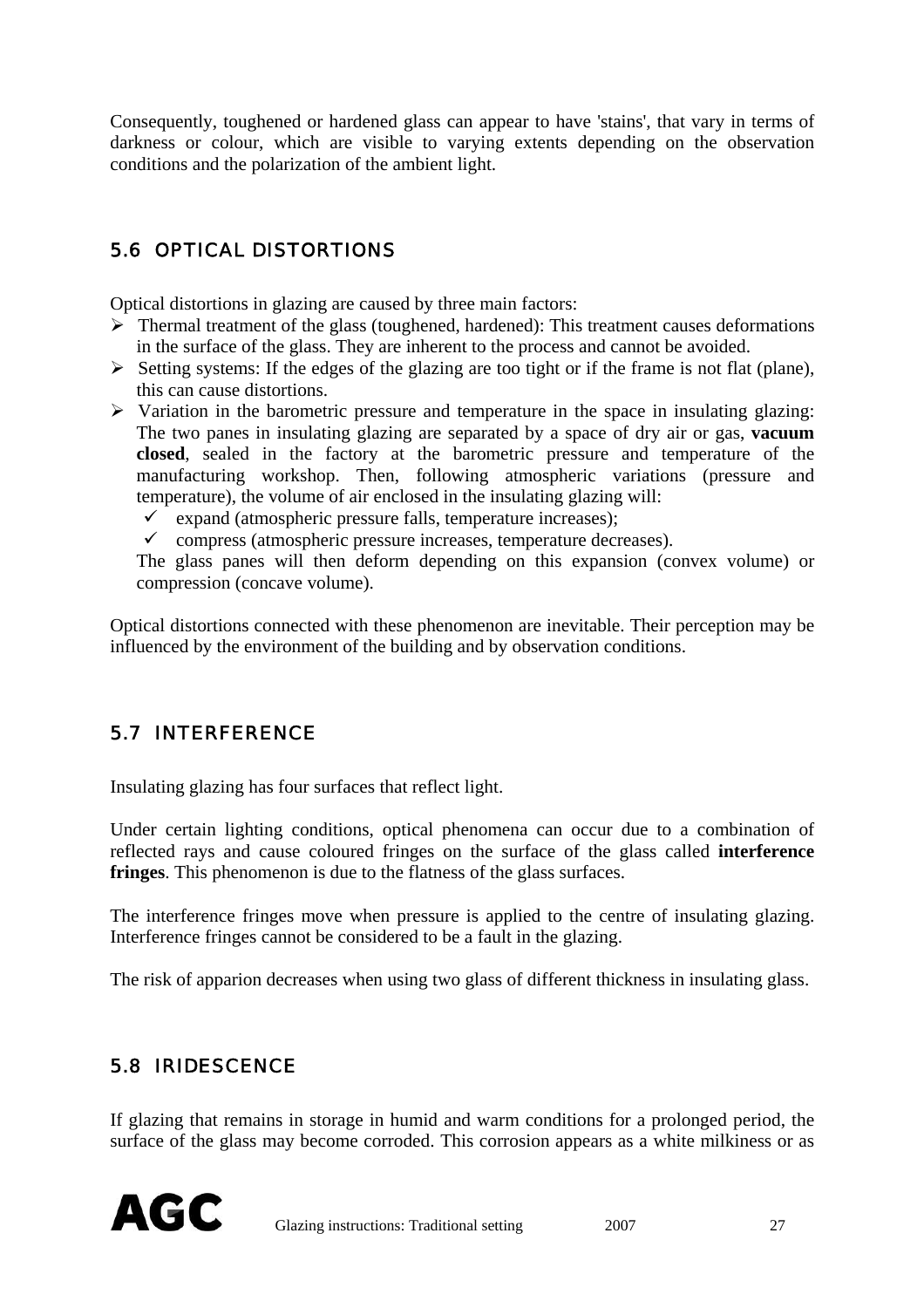<span id="page-27-0"></span>coloured fringes. It is often irreversible. Glass must therefore be stored in suitable conditions (dry and correct spacers between the glazing).

#### 5.9 CONCRETE RUNOFFS ON GLAZING

Water trickling down a façade can contain alkaline elements which then dry onto the glazing. These residues can be very difficult or even impossible to clean. This should be taken into account when choosing façade materials and care should be taken to use suitable devices to avoid runoffs or splashes onto the glazing.



# 6 STORAGE, HANDLING AND CLEANING OF GLAZING

Detailed guides listing the precautions that must be taken during storage, handling and cleaning of glazing are available at [www.YourGlass.com.](http://www.yourglass.com/)